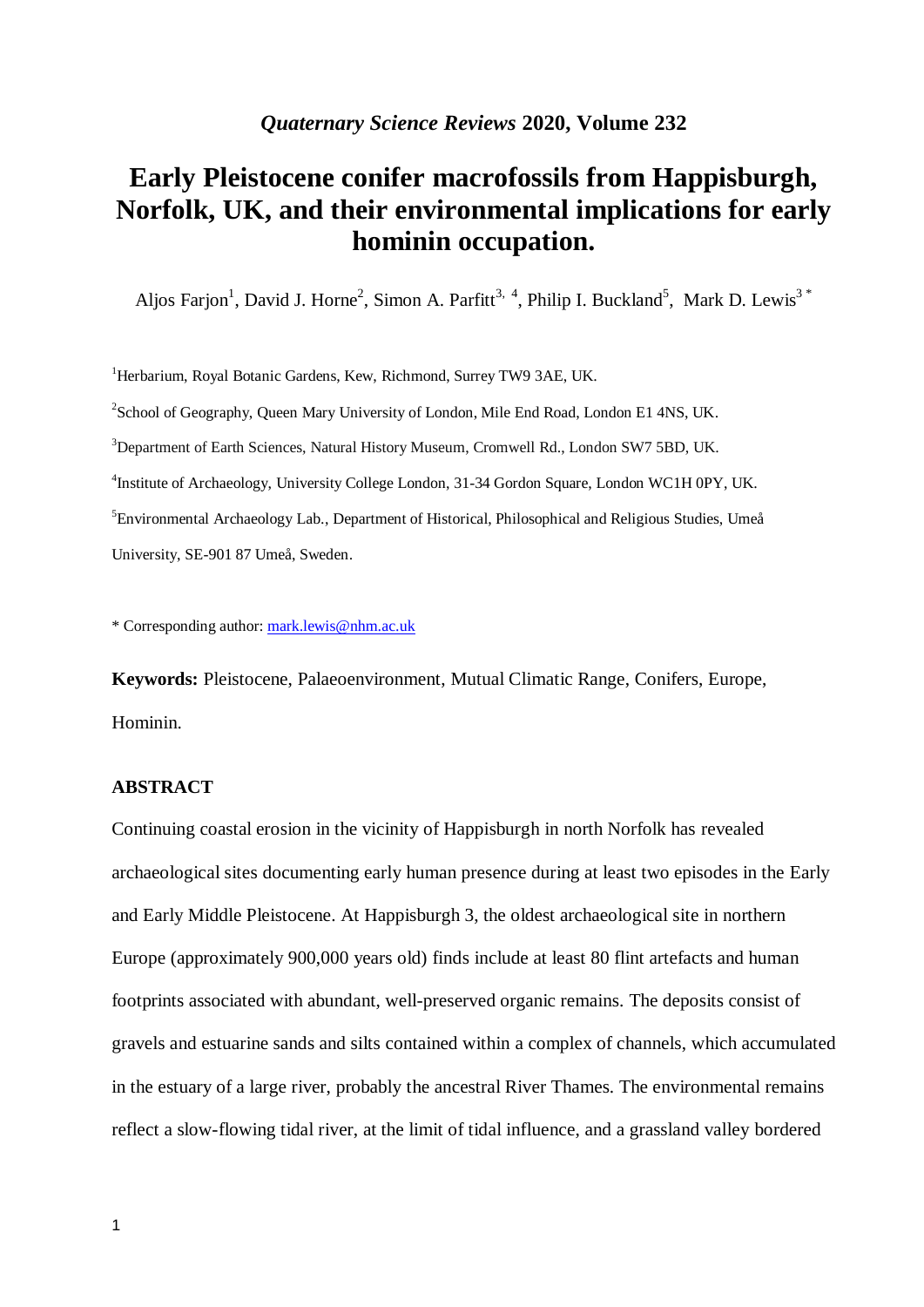by conifer-dominated woodland. Analyses of the pollen, wood, cones and leaves have identified a diversity of coniferous taxa, with some unexpected central and southern European elements (*Pinus mugo* ssp. *mugo*, *Pinus mugo* ssp. *rotundata* and *Juniperus thurifera*) indicating a type of coniferous woodland no longer present in Europe today. Here we present the conifer finds and their environmental implications. A new multi-proxy consensus palaeoclimate reconstruction, using conifer and beetle mutual climatic ranges, confirms and refines previous indications of a more continental climate than today, with significantly colder winters. These results provide a new perspective for understanding the climate and environment encountered by Early Pleistocene hominins at the northernmost limit of their range.

# **1. Introduction**

Over recent years, there has been heightened interest in understanding and interpreting the challenges faced by Lower Palaeolithic humans as they dispersed into mid-latitude regions of the northern hemisphere, particularly with regard to the adverse climatic conditions they would have encountered (Hosfield, 2015; 2017) and the associated range of behavioural, cultural and physiological adaptations required to survive in these habitats (Ashton and Lewis, 2012; Hosfield and Cole, 2018; MacDonald, 2018). Evidence of hominin occupations in Eurasia during the Early Pleistocene is limited, with most well-dated sites (Michel et al., 2017; Figure 1) located at more southerly latitudes (e.g. Dmanisi, Orce, Atapuerca), and sites with a full complement of biological proxies are rare anywhere. Continuity of human occupation in Eurasia in the late Early Pleistocene, especially with respect to glacial-interglacial climate variability, is still hotly debated (MacDonald et al., 2012). The evidence from Happisburgh 3 (HSB3) that the earliest humans in Britain inhabited a landscape of conifer-dominated forests and colder winters (Parfitt et al., 2010) is controversial because it challenges a widely-held view that humans – part of the southern European biota – ventured into northern latitudes when their preferred habitat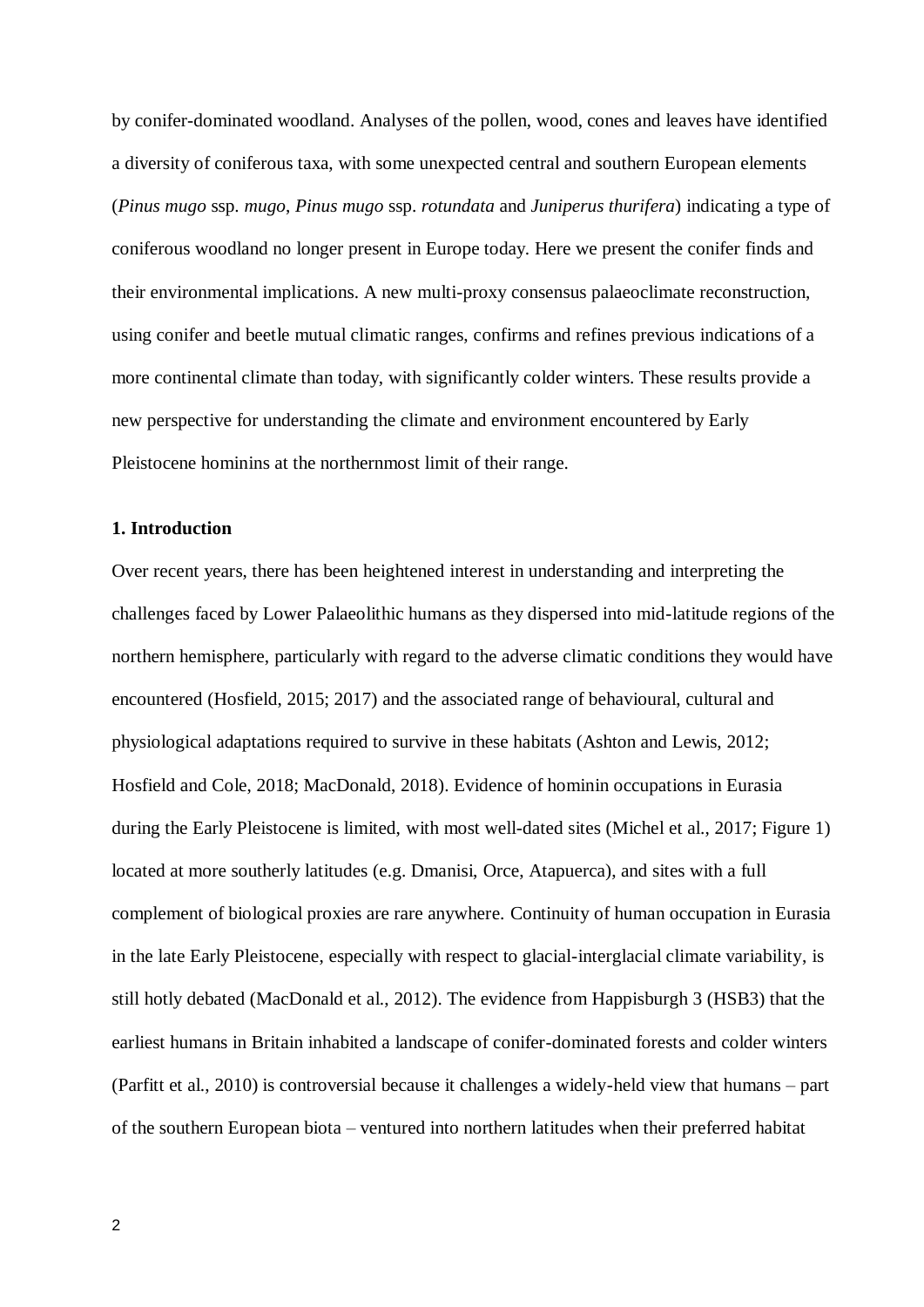expanded in response to climatic warming (Parfitt et al., 2005; Roebroeks, 2006; Leroy et al., 2011).

In addition, there has recently been increased discussion concerning site distribution differences in north-west Europe before and after the 'Cromerian Complex' (Cohen et al., 2012). The earlier sites are located in coastal and coastal-plain environments with flake and core technology (Hosfield and Cole, 2018) but after about 500,000 years ago there is increasing evidence of hominins with Acheulean technology at more inland continental sites in these northern higher latitudes (Cohen et al., 2012), often also during the later post-temperate stages of interglacial periods (Candy et al., 2015; Whittaker and Parfitt, 2017).

One such Early Pleistocene coastal site is HSB3, currently the oldest archaeological site in northern Europe, dating to approximately 900,000 years ago (Parfitt et al., 2010). Previous environmental interpretation, based primarily on beetle Mutual Climatic Range (MCR) temperature estimates and palaeobotany, especially the purported presence of *Pinus sylvestris* L., suggested a modern climate analogue for HSB3 could be found in southern Scandinavia near the boundary between the temperate and boreal vegetation zones. Palynology also showed a conifer dominated signal consistent with this interpretation. This reconstruction is highly significant when considered alongside the evidence of early human presence at Happisburgh, raising questions about whether their expansion into northern latitudes was facilitated by physical adaptation or winter survival strategies (such as seasonal migration or innovations in hunting, clothing, use of shelters or control of fire) (Parfitt et al., 2010; Hosfield, 2015). However, analysis of new conifer macrofossil material, along with re-identification of existing conifer remains, shows the presence of taxa previously unknown from the British Pleistocene which currently have distributions in central Europe and Spain/north Africa. Here we develop a new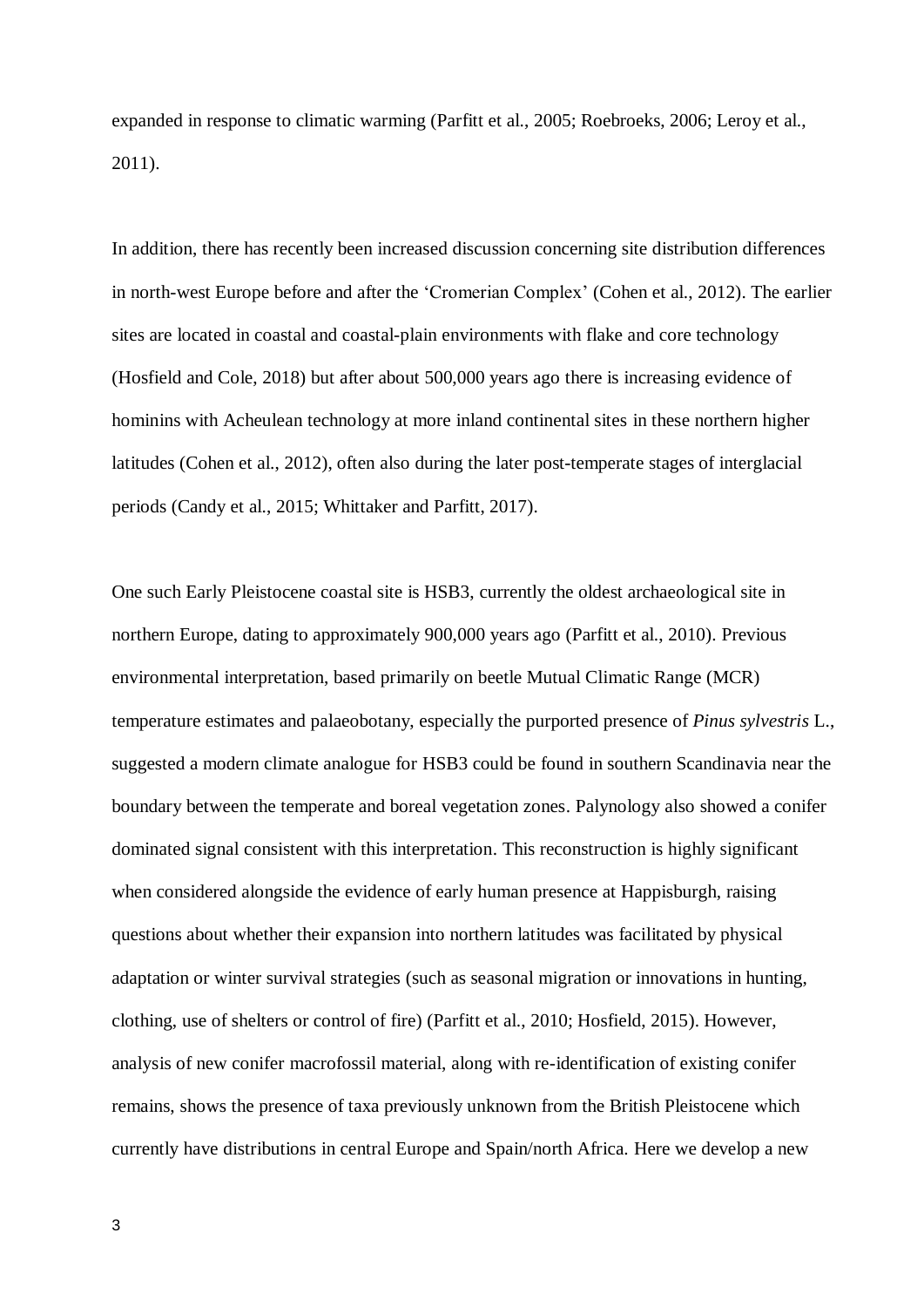MCR method using the conifer taxa and use an expanded calibration data set for the beetle MCR estimates. This approach refines climate reconstruction at the site using newly-developed climate envelopes. In this paper, we describe the new taxa and the climatic and ecological implications, reassessing the environmental context with respect to human occupation.

# **2. Site context**

Happisburgh 3 (52.826783° N, 1.532234° E) is located on the North Sea coast of Norfolk, UK, a coastline which has seen rapid erosion at many locations over the recent past. At Happisburgh this has uncovered several Lower Palaeolithic sites (Parfitt et al., 2010), sealed beneath glacial sediments (West, 1980) deposited by the earliest incursion of ice into lowland Britain during Marine Isotope Stage (MIS) 12. The interglacial sediments at HSB3 consist of a complex of fluvial gravels interdigitating with estuarine sands and silts, infilling channels which accumulated in the upper part of the estuary of a large river. This system had an extensive inland catchment area and drained into the North Sea; far-travelled clasts link this system to the ancestral River Thames (Parfitt et al., 2010). Finds from these sediments include about 80 flint artefacts; additionally, in 2013 human footprints were found within the estuarine silts (Ashton et al., 2014). Rich environmental evidence (large mammals, small vertebrates, insects, barnacles, molluscs, foraminifera, seeds, pollen and wood) associated with the artefacts reflects a slowflowing river, with tidal influence, bordered by grasslands and extensive conifer-dominated woodland at the end of an Early Pleistocene Interglacial period. A palaeomagnetic signal from the fine-grained channel deposits records reversed polarity which, along with biostratigraphy and lithostratigraphy, indicates that human occupation occurred towards the end of the Matuyama Chron between 0.99 and 0.78 million years ago (Parfitt et al., 2010) probably during MIS 25 or MIS 21.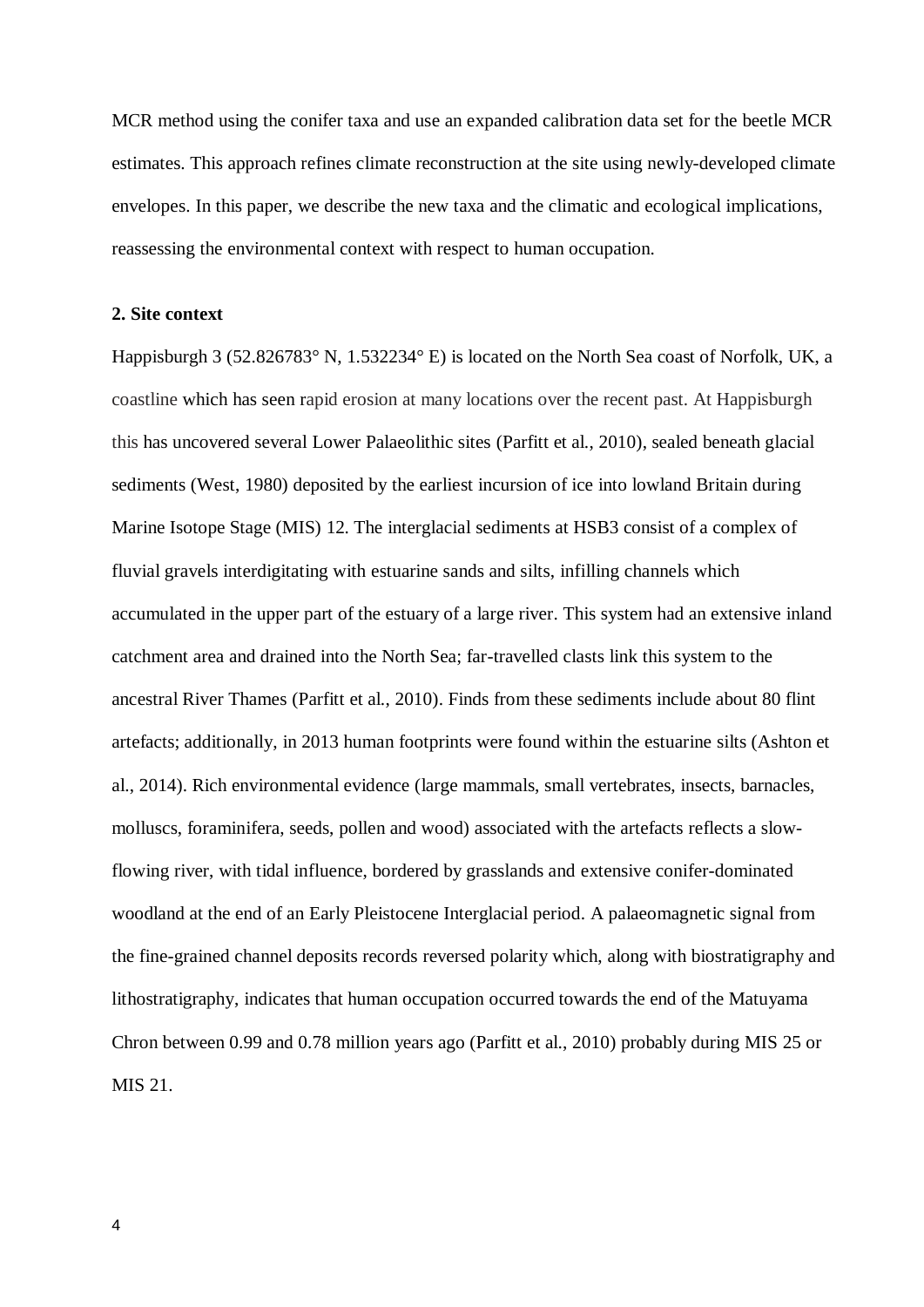### **3. Methods and provenance of the studied material**

The conifer remains from HSB3 include cones, many fragmentary pieces, branchlets and a needle recovered from archaeological trenches primarily during 2008 (Supplementary Data [SD] tables 1 and 2). These provide evidence of six taxa all relating directly to the published stratigraphic scheme (Parfitt et al., 2010). Cones 1 to 11 were found in association with lithic artefacts and recovered through coarse-mesh sieving (1 cm) of bulk sediments of Bed E (Trenches D and E). Organic remains from these units include substantial quantities of conifer wood (Gale in Parfitt et al., 2010) and conifer dominated pollen assemblages as well as beetles used for the MCR reconstruction (Parfitt et al., 2010). The branchlets and a conifer needle were recovered from a column of samples through Bed F which were wet sieved at the Natural History Museum (NHM), London.

Nine further cones (12 to 20) were recovered during careful searching of foreshore exposures at HSB3 over a period of several years. They are all *in situ* and from the interdigitating gravels, sands and silts that can be linked to the stratigraphic sequence established for the archaeological trenches. Cone 12 was found in the footprint horizon in 2013. Particular care was taken to assign these finds to stratigraphic context by sediment types, total-station surveying and in some cases palynological analysis of sediments associated with the cones. All finds were identified using the comparative collections at the Herbarium, Royal Botanic Gardens, Kew, London and at the NHM, London. Identifications were performed following the morphological descriptions and terminology used by Farjon (2005, 2017).

# **4. Taxonomy**

#### *Pinus mugo* Turra

All cones from the 2008 excavations were previously identified as either *Pinus sylvestris* L., *Pinus* sp. or *Picea* (Parfitt et al., 2010). Cones 1 to 11 are all in the family Pinaceae but are now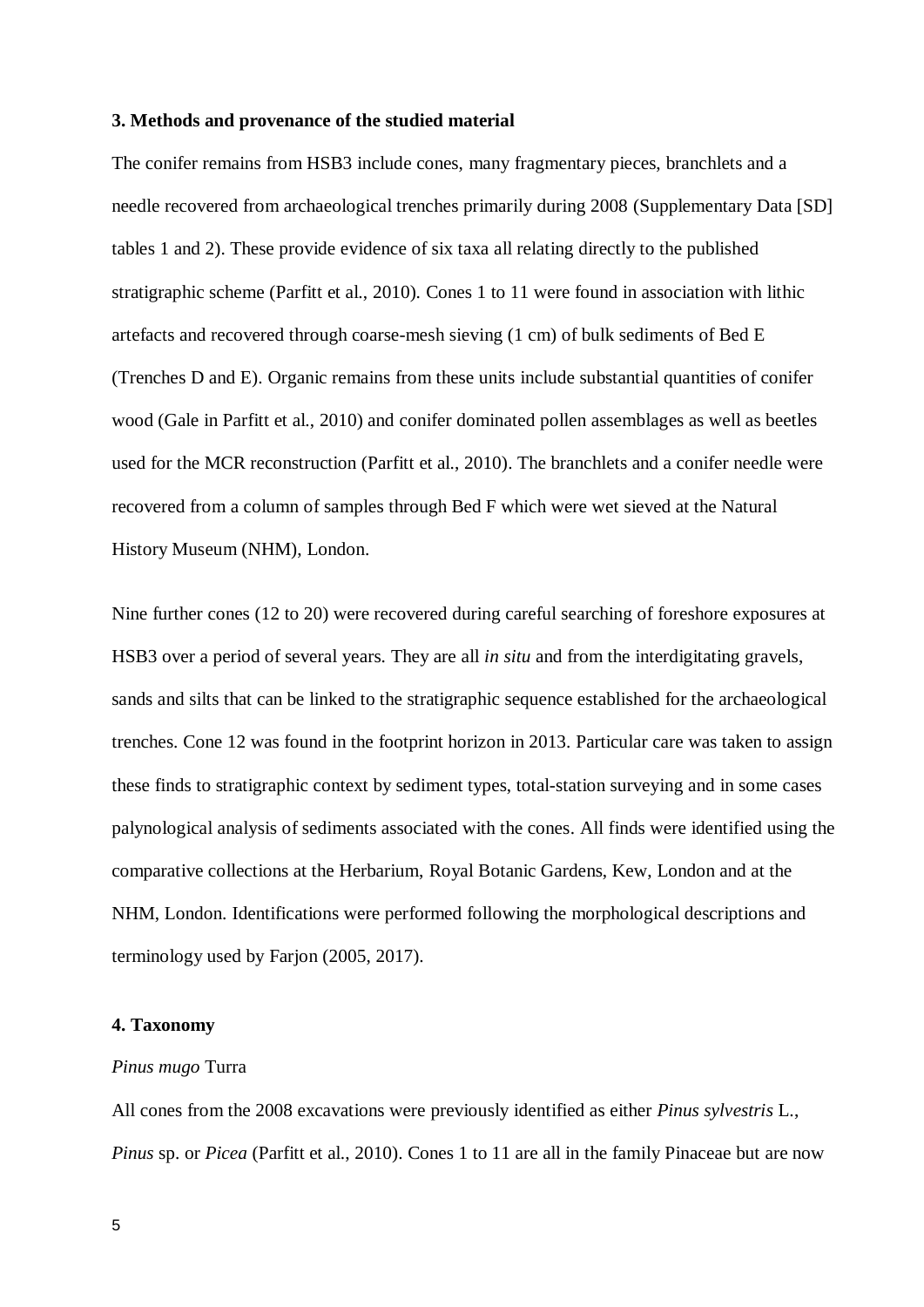assigned to *Pinus mugo* ssp. *mugo*, as also is cone 12 from the footprint horizon. Fragments found with some of these cones (1, 6, 7, 9, 11; SD table 1) are also likely to belong to *P. mugo* but are too broken or eroded to make certain identifications. Additionally, other partial and/or damaged cones were found but were missing the diagnostic upper parts of the seed scales. They are not included here. All belong to Pinaceae but are too fragmentary for certain identification. For certain identification, the upper part (apophysis, i.e. the part of the seed scale that expands in the first year of two years of growth) has to be well preserved. This is the part of the scale that is visible in a closed cone (see Figure 1a). In *P. sylvestris* this is only very slightly raised and clearly transversely keeled; in *P. mugo* at least those scale parts exposed to sunlight when growing (upper side of cone) are thickened with often a sunken centre and the transverse keel is absent or only obscurely visible. Although variable, in *P. mugo* ssp. *rotundata* this feature is even more pronounced than in *P. mugo* ssp. *mugo*, making the cones asymmetrical in appearance (see Figure1b).

# *Pinus mugo* Turra ssp. *rotundata* (Link) Janch. & Neumayer

Cones 13 and 14, found together, and cones 15 and 16 also found together, belong to a subspecies of *Pinus mugo*, *P. mugo* ssp. *rotundata*, a taxon found both as a low shrub and upright tree, the former more frequent in wet moorland and boggy habitats. The cones of this subspecies and of *Pinus uncinata* are similar and have strongly raised apophyses on the sunward side of the cone (when attached). *P. uncinata* cones are slightly larger than those found at HSB3 and this species has a more south-westerly distribution in Europe, *P. mugo* ssp. *rotundata* is more central-European, but there is much overlap of ranges. Identification to ssp. *rotundata* seems the more plausible considering current distribution and habitat preference (bog margins).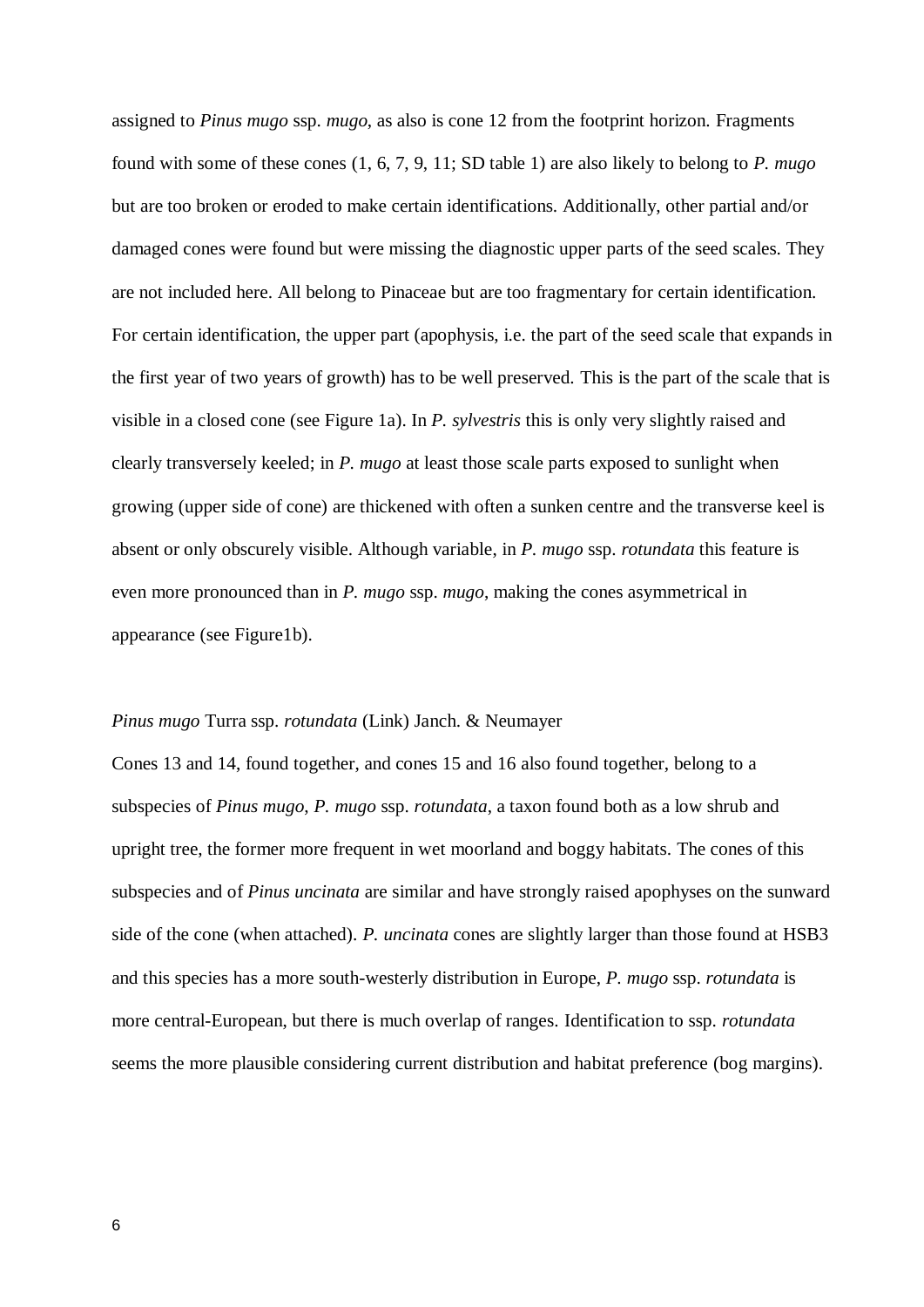#### *Juniperus thurifera* L.

Numerous (pen)ultimate branchlets of *Juniperus* and a few fragments of pollen cones of the same were found throughout Bed F (see SD table 2). The branchlets are identified as the southwest European/north African species *J. thurifera*. This is usually a tree but sometimes a large shrub; often preferring basic substrates, it is now most widespread in Spain and Morocco, with more localized occurrences in France and Algeria (Farjon and Filer, 2013). No other scale-leaved junipers in Europe agree with the nearly eglandular (i.e. lacking a resin gland visible on the exterior leaf cuticle) leaves seen in the material. Some of the *J. thurifera* specimens were sent for DNA analysis but were found to have none remaining.

# *Abies alba* Mill.

A fragmented needle of a conifer was recovered from Trench I, sample 350. The base and apex are damaged or missing, but otherwise it is well preserved and stomata are clearly visible (Figure 1e). The most likely species is *Abies alba*, agreeing in leaf width and narrow margins along the stomatal bands, now with a distribution in Central Europe.

# *Picea abies* (L.) H. Karst.

Cones 17, 18 and 19 can be assigned to the genus *Picea*. Cone 17, found with cones 15 and 16 (*P. mugo* ssp. *rotundata*), seems most likely to be *Picea abies* (less so *P. obovata*-type) as the other two extant European species can be ruled out on morphological grounds. Cones 18 and 19 are badly preserved and fragmentary, but can be assigned to the genus *Picea*. Other British and Irish Pleistocene cones have been assigned to *P. obovata* (Chambers, 1994) or to intermediate types (hybrid forms: *P.* x*fennica*). Cone 17 agrees with the latter in size, but the distal scale margins, although not all intact, are not rounded and smooth. It is probably of a northern type, as today seen in Scandinavia and the Baltic area.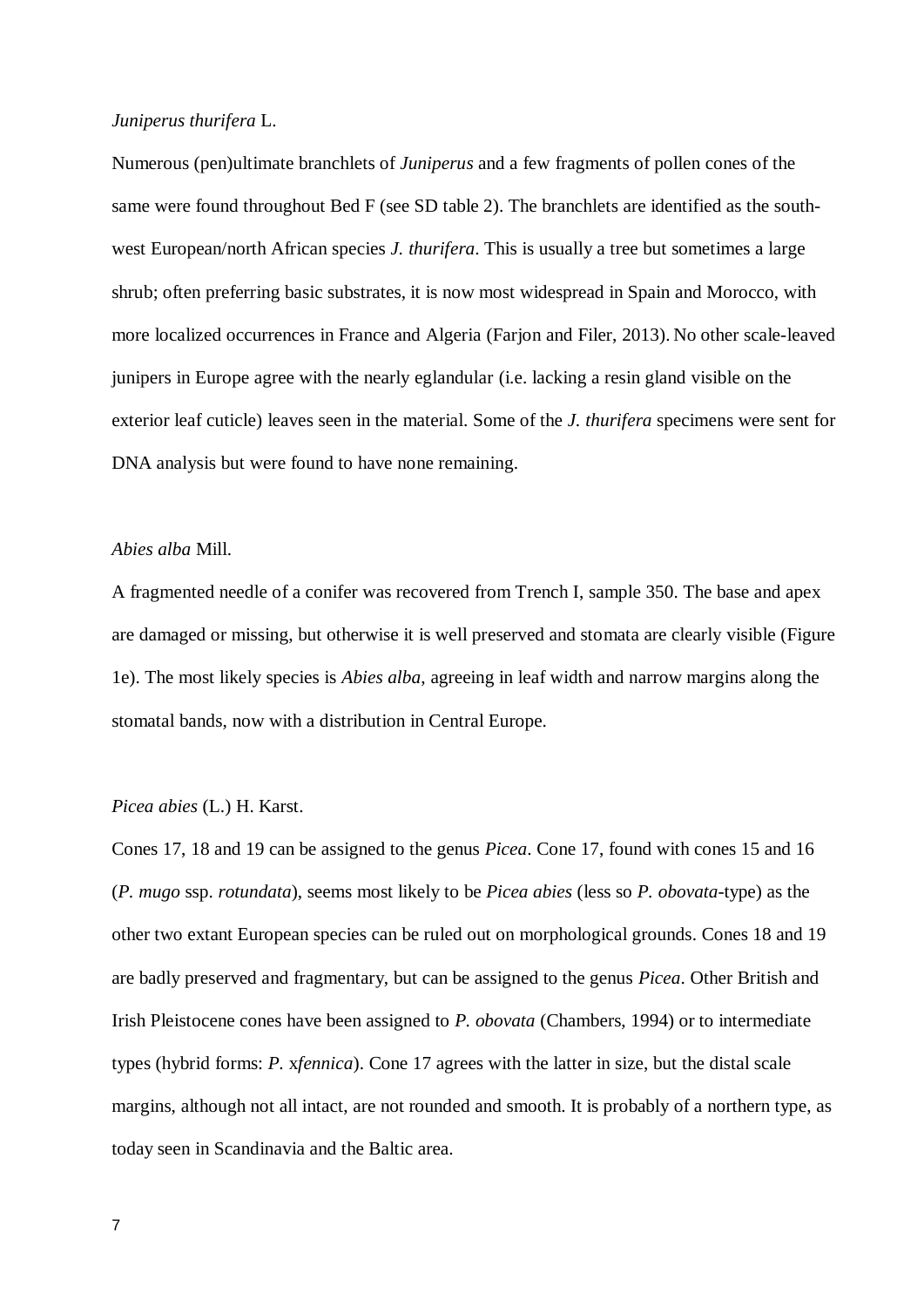*Pinus* cf. *peuce* Griseb.

A cone (20) was recovered most likely belonging to *Pinus* subgenus *Strobus* section *Quinquefolia*. The scales appear to be strongly reflexed but the collector observed that this was less so when first found and that its deformation occurred mainly with drying. The specimen is not well preserved. The European species to which to assign it would therefore be *Pinus peuce*, although this is done here tentatively and due to this uncertain identification we have excluded it from the climate analysis.

It is notable that wood of *Pinus*, *Picea* and other, but unknown, conifers was recorded by Gale in Beds E and F (Parfitt et al., 2010), as well as *Juniperus* in Bed D. Additionally, the pollen signal of these beds is dominated by conifers. *Pinus mugo* ssp. *mugo*, *P. mugo* ssp. *rotundata*, *Pinus peuce* and *Juniperus thurifera* are previously unknown from the British Pleistocene; the recovered macrofossil of *Abies alba* is the earliest record from the British Pleistocene.

# **5. Distribution and Ecology**

With the presence of *Pinus*, *Picea* and *Abies* and likely of *Tsuga*, the latter known from pollen in previous reports (West, 1980; Parfitt et al., 2010), the total of genera in Pinaceae found at HSB3 is four. There is further evidence of *Juniperus* (wood and now branchlets and pollen cones) and *Larix* (pollen and possible wood), *Taxus*, and *Sequoia* (pollen) (Parfitt et al., 2010). The conifer taxa are summarised in table 1. Of *Pinus* there are two species, one with two subspecies. Boreal conifer forests often include no more than one or two species; however, *Picea abies* occurs in these forests as well as further south. *Abies alba* and *Pinus mugo* s.l. are now largely central European species, although *P. mugo* ssp. *mugo* (a shrubby taxon found today in montane habitats) has a distribution from the Pyrenees to the Carpathians, including the more southerly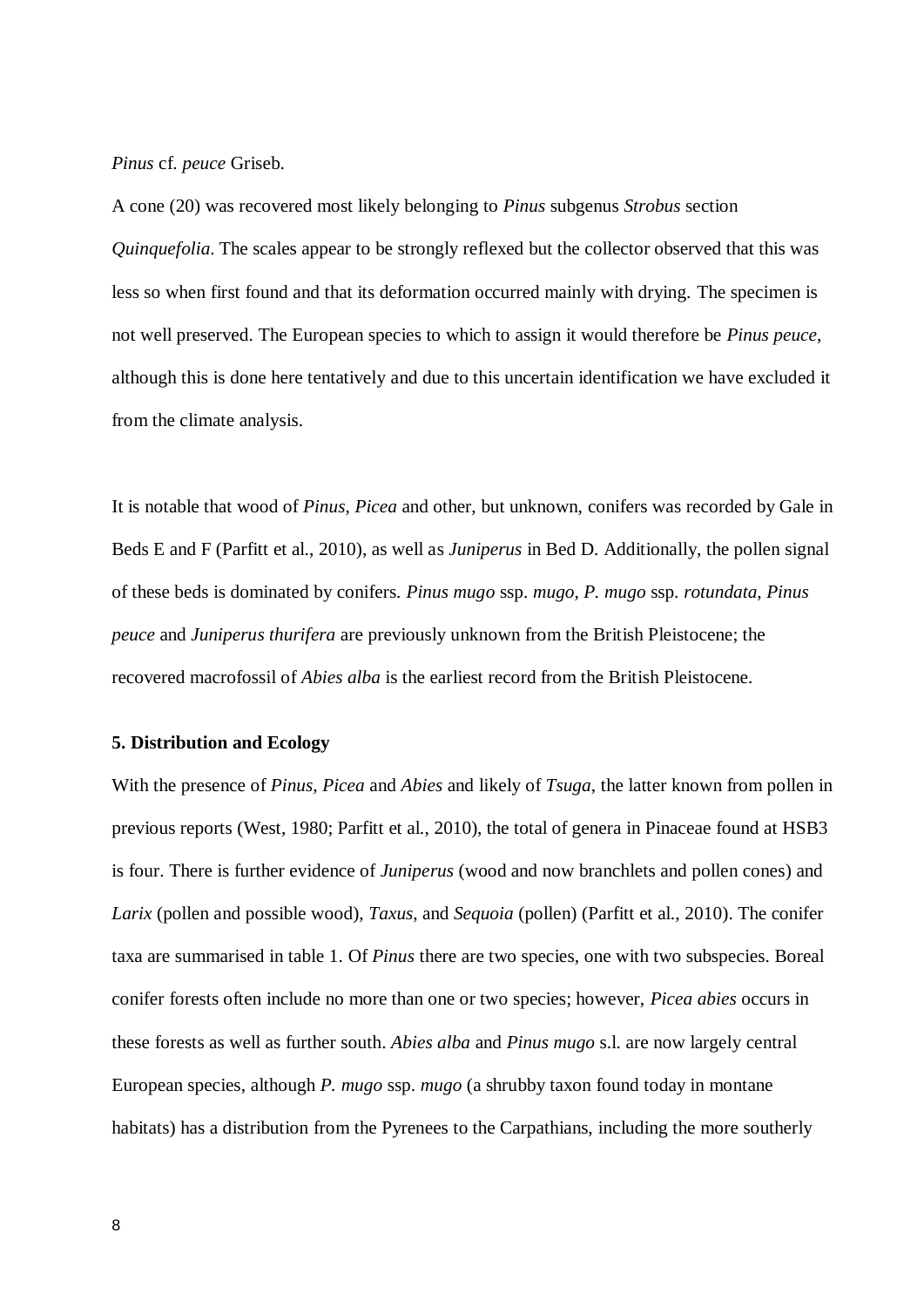Rhodope Mountains and the Apennines (Farjon, 2005, 2017). *Pinus peuce* occurs in the Balkan Peninsula. All species in Pinaceae are low montane to montane in central Europe. *Juniperus thurifera* in Europe is most widespread in Spain, with outliers in the French Pyrenees and Alps, and rare occurrences in adjacent Italy and in Corsica. Its elevation range in Europe is 200-1800m and in France and Spain it is typical of open woodland with *Quercus,* characterized climatically by cold winters and warm and dry summers, although in Cantabria this juniper occurs in nearoceanic conditions.

This assemblage of conifers found at HSB3 suggests a coniferous woodland of greater diversity than is found anywhere in central or northern Europe at the present time. The cones in many cases appear damaged by transport, most likely in a river (Parfitt et al., 2010) but possibly by tidal movement. The juniper branchlets are extremely well preserved and must have floated before deposition. With the exception of *Juniperus thurifera*, which at least in Spain is mostly associated with limestone, and to some extent *Taxus baccata*, the conifers of HSB3 occur on acidic to neutral substrates. It is possible that *Juniperus* and *Taxus* occurred on nearby chalk outcrops. Evidence of river transport may indicate that the Pinaceae also extended well into the higher catchment and so may also have occurred at some distance from the juniper woodland. This still leaves a relatively diverse conifer forest, more diverse but not very dissimilar to conifer forests now present in central Europe. The species *Pinus mugo* could have grown as an understorey shrub below *Picea abies*; it is now a montane low canopy conifer, but there are parallels with related conifers in East Asia. Figure 2 shows the present-day distributions of *Pinus mugo* ssp. *mugo*, *P. mugo* ssp. *rotundata* and *Juniperus thurifera*.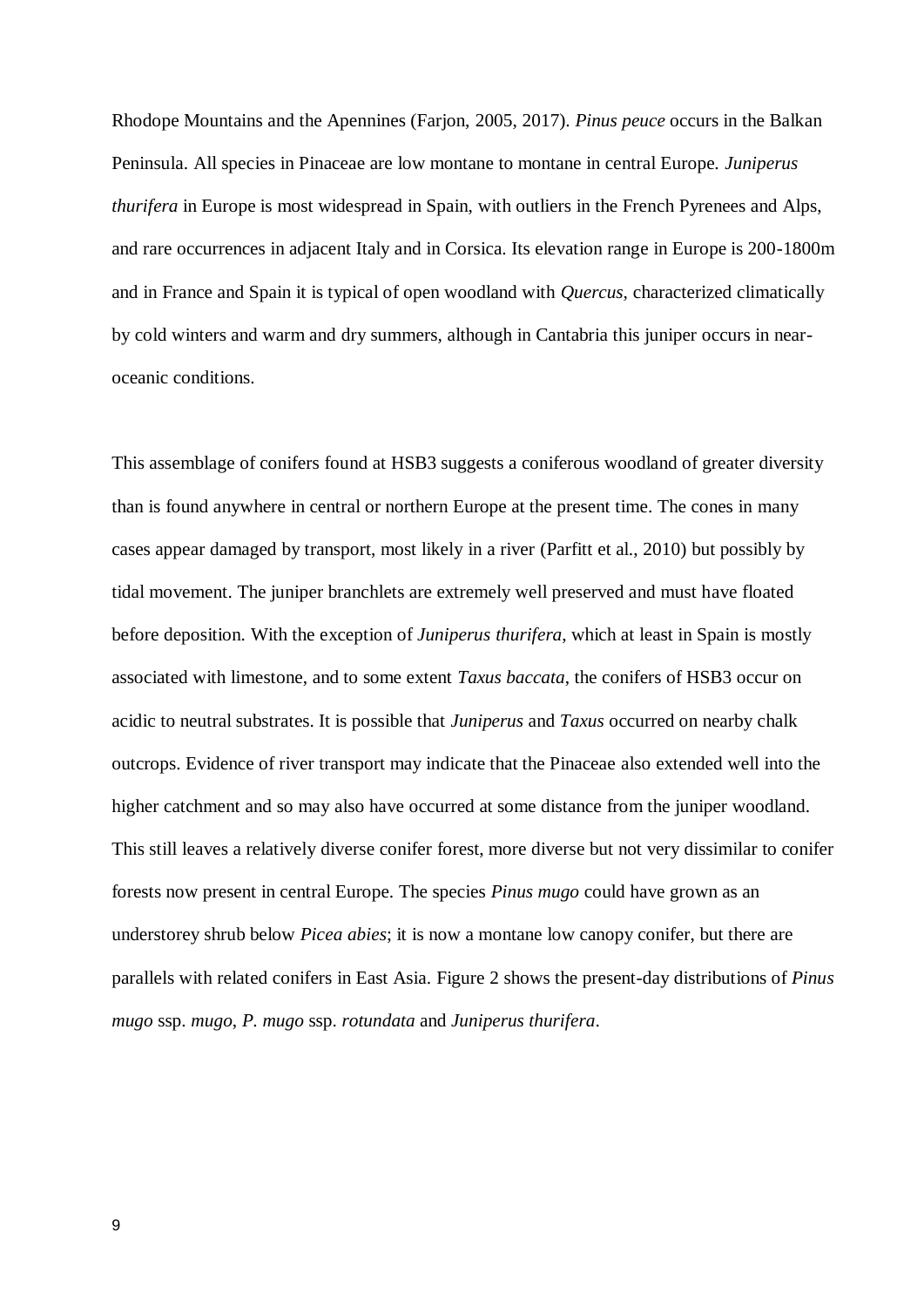#### **6. Palaeoclimate reconstruction**

A previous quantitative palaeoclimatic reconstruction for HSB3 used the beetle MCR method to determine ranges of mean monthly (July and January) air temperatures (Parfitt et al. 2010). The results (table 2) indicated summer temperatures similar to those of today in the same area, but winter temperatures significantly colder by at least  $4^{\circ}C$  (mean temperature of coldest month). However, results based on a single proxy (in this case the MCR of beetles) should not be accepted uncritically, irrespective of how mathematically robust the underlying model is. Mutual Climatic Range methods use present-day and historical climatic temperature ranges of living species and museum specimens to determine the temperature ranges within which the species in a fossil assemblage could have co-existed in the past. Typically such methods reconstruct  $T_{MIN}$ (the mean air temperature of the coldest month, i.e. January in the northern hemisphere),  $T_{MAX}$ (the mean air temperature of the warmest month, i.e. July in the northern hemisphere), and  $T_{RANGE}$  (the difference between  $T_{MAX}$  and  $T_{MIN}$ ; a measure of seasonality). Any such method will likely produce a plausible result, but in order to demonstrate that it is trustworthy there is a need for testing and verification against other data. Such testing, if carried out at all, has often been unsatisfactory. Birks et al. (2010: 78) outlined how strong spatial autocorrelation between the geographical distributions of taxa and climatic variables renders testing with independent datasets of the same organism group problematic, and concluded that "Comparison of reconstructions with palaeoclimate records developed from other, independent climate proxies therefore seems the only way of evaluating MCR-based inferences…". Our Multi-Proxy Consensus (MPC) approach tests the results of independent proxy methods against each other, based on the premise that if two or more such methods are "telling the truth" about a given site/time interval then they must produce consistent, overlapping (but not necessarily identical) results; then, if they pass the test, they can be used to determine refined "mutual mutual" ranges (Holmes et al., 2010; Langford et al., 2014a, 2014b, 2017). The new conifer finds offered an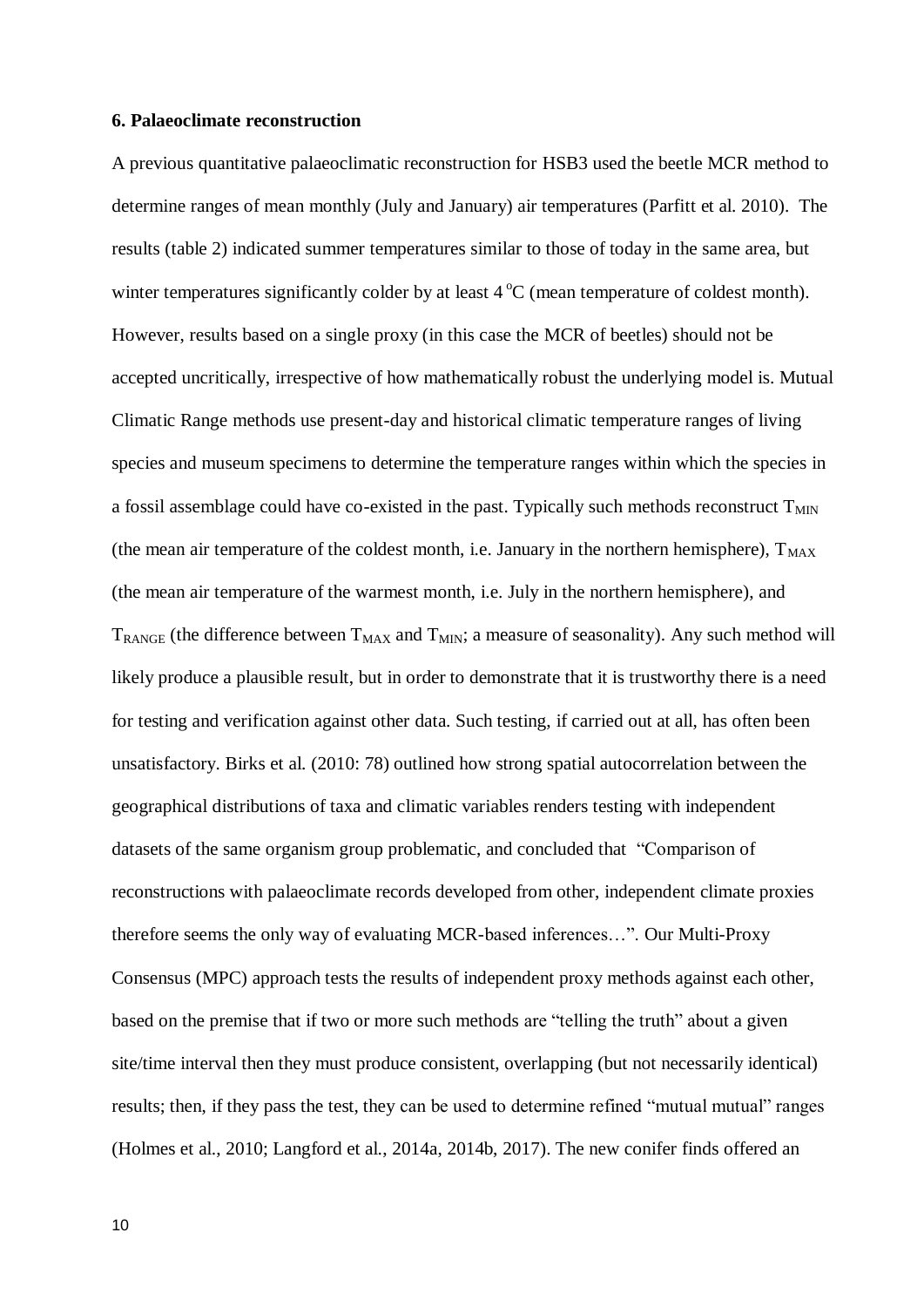excellent opportunity to carry out such a test and apply an MPC approach to HSB3, albeit one that required the development of a new MCR method for conifer macrofossils. Distributional data for five conifer taxa found at HSB3 were extracted from the Conifer Database, the source of *An Atlas of the World's Conifers* (Farjon and Filer, 2013). The data presented therein discounted planted conifers from gardens, parks etc. and therefore approximate natural distributions of the taxa. This resulted in an initial dataset comprising *Abies alba* (127 records), *Juniperus thurifera* (63 records), *Picea abies* (208 records), *Pinus mugo* ssp. *mugo* (112 records) and *Pinus mugo*  ssp. *rotundata* (45 records). *Pinus* cf. *peuce* was not included because of the tentative nature of its identification.

These data were mapped using DIVA-GIS version 7.5.0 (Hijmans et al., 2001) and the distribution of each species was compared with mean January and July temperatures from the WorldClim (version 1.3) interpolated climate dataset (Hijmans et al., 2005) with a resolution of 2.5 minutes of arc, also mapped in DIVA-GIS. Temperature data were extracted for each conifer record and used to plot their distributions in "climate space", each of the plots showing a cluster and a few outliers. Small errors in geographical position (particularly in areas of high topographical relief) may result in erroneous temperature determinations, so the shapefiles produced in DIVA-GIS were used to make Keyhole Markup Language (KML) files that could be viewed in Google Earth Pro to facilitate inspection and discussion of the geographical positions of the outliers in the climate space plots. Four outlying records (one each of *J. thurifera*, *P. abies*, *A. alba* and *P. mugo* ssp. *rotundata*) were thus determined to be improbable due to evident locational errors, and were removed from the dataset; seven other cases were considered acceptable and were retained. Envelopes were drawn around the adjusted plots for each taxon (as a convex hull linking the outermost points and enclosing all the rest). The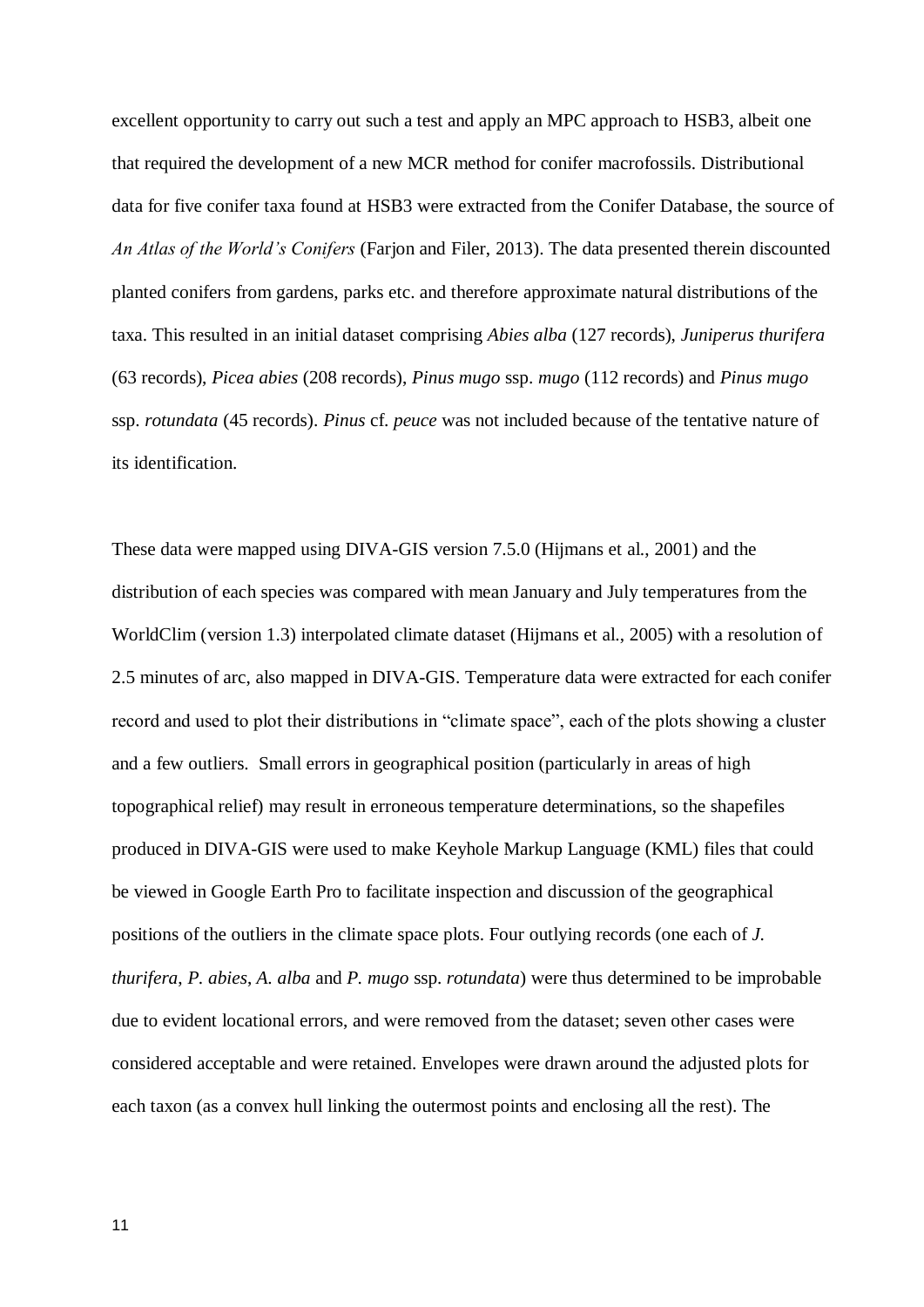resulting five envelopes were plotted together and their mutual overlap used to determine  $T_{MAX}$ ,  $T_{MIN}$  and  $T_{RANGE}$  (to the nearest 1 °C) (Figure 3).

The temperature ranges reconstructed by the conifer MCR method (table 2) are somewhat wider than, but enclose (and are therefore consistent with), the published beetle MCR reconstruction of Parfitt et al. (2010). This in itself is a satisfying outcome that inspires confidence in both proxy methods, but the past decade has seen substantial further development in the beetle MCR method and it was considered advisable to review and, if necessary, revise the results published by Parfitt et al. (2010).

The original beetle based reconstruction of Parfitt et al. (2010) used the thermal envelopes of 34 taxa to derive the area of mutual climatic range in climate space. The present reconstruction uses 36 species, adding three new thermal envelopes (*Bembidion obliquum* (Sturm), *Bembidion guttula* (F.), and *Acidota crenata* (F.)) but dropping the uncertain identification of *Bembidion* cf. *velox* (L.) from the original reconstruction (SD table 3). The addition of three taxa results from the use of an expanded calibration dataset in the BugsCEP software (Buckland and Buckland 2006), derived from envelopes originally created by Perry (1986) and imported into the Bugs database (see Buckland 2007 for a more complete developmental history).

The addition of three new taxa to the climate reconstruction, while reinforcing the existing results, does not in itself refine the reconstructed temperature values. In fact, a jackknife analysis indicates that the new reconstruction is unusually stable, and that the MCR values would only be affected by the removal of two individual taxa (SD table 3). Removal of *Bembidion clarkii* (Dawson) has no effect on summer temperatures, but leads to a lowering of the winter reconstruction to -5 to -1  $\degree$ C and an increase in T<sub>RANGE</sub> to 18 to 21  $\degree$ C. This marsh/woodland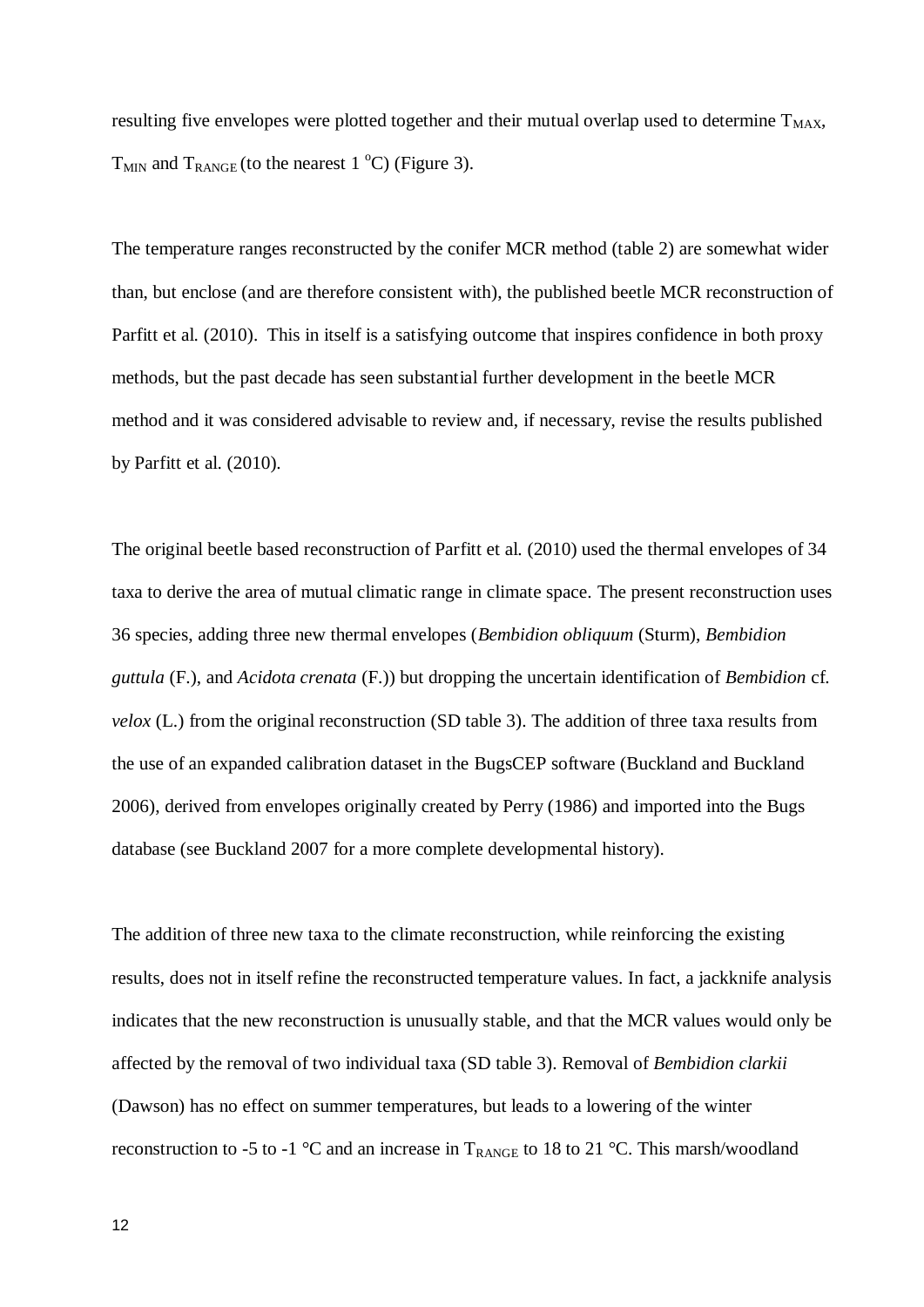ground beetle has a well-defined, oceanic (low  $T_{RANGE}$  span) thermal envelope, and would have been at the limit of its tolerance for continentality at Happisburgh. The removal of the rove beetle *Arpedium quadrum* (Grav.), now extinct in the British Isles (Buckland and Buckland 2018), leads to a reconstruction equivalent to Parfitt et al. (2010). The poorly defined thermal envelope of this species, included in both reconstructions, defines the upper limit of  $T<sub>MAX</sub>$  in the MCR. It is possible that differences in the resolution of this envelope between the two calibration sets are the reason for the differences in reconstructed temperatures. MCR analysis may sometimes only produce a temperature reconstruction for part of a sample fauna. In the case of this updated analysis of the HSB3 beetles, 100% of the fauna would have been able to survive any climatic variation within the range of reconstructed temperatures, and thus the MCR results strongly support the taphonomic integrity of the sample.

To summarise, the revised beetle MCR application produces narrower ranges than the original one, the upper limits of  $T<sub>MIN</sub>$  and  $T<sub>MAX</sub>$  both being reduced by one degree; the two results nevertheless remain consistent and overlapping (table 2). Both the original and revised beetle MCR results overlap and are consistent with the conifer MCR result. The two proxy methods therefore pass the MPC test and can be used to determine refined mutual ranges within which the conifer and the beetle taxa could have co-existed:  $T_{\text{MIN}}$  -3 to -1 °C,  $T_{\text{MAX}}$  +16 to +17 °C,  $T_{\text{RANGE}}$ 18 to 19  $^{\circ}$ C. Note that these are identical with the revised beetle MCR envelope which falls within the conifer MCR envelope; the former result is validated and strengthened by the latter. The MPC result confirms that HSB3 climate was of a more continental character than the present oceanic or maritime climate, with substantially greater seasonal variation; summers were similar to those of today (or no more than one degree cooler) but winters were significantly colder (by at least  $5^{\circ}$ C). A European modern analogue for such a climatic regime can be found in Denmark and southern Sweden today.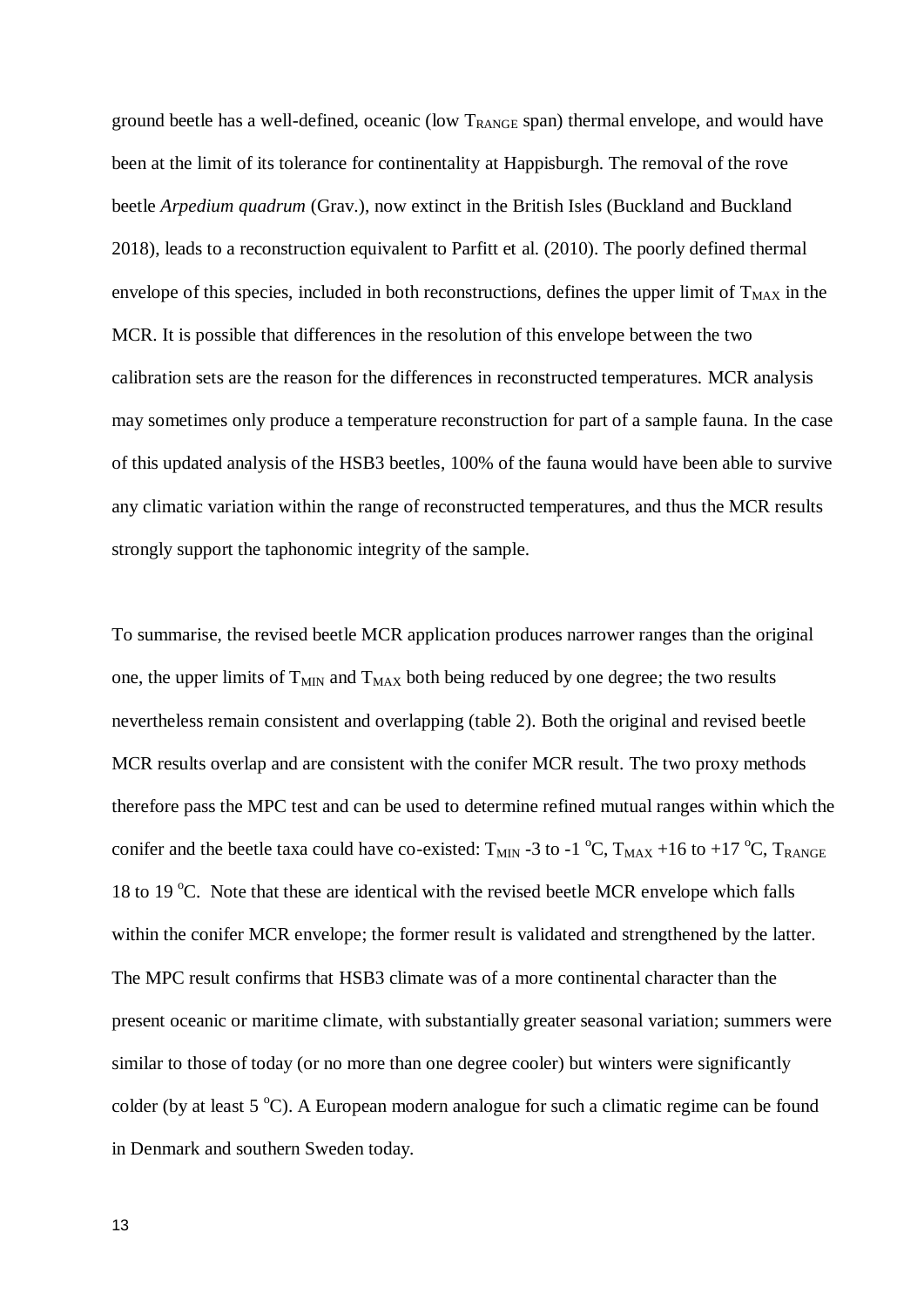#### **7. Discussion and conclusion**

Most Early and early Middle Pleistocene archaeological sites in Britain (e.g. Boxgrove, Waverley Wood, Happisburgh 1) are associated with conifer-dominated woodlands (Ashton and Lewis, 2012; Candy et al., 2015). The characteristics of environments at these sites, particularly in terms of productivity and potential resources for humans, as well as the climatic implications, are important. These conifer-dominated woodlands may also represent interstadial periods and not necessarily just the later part of interglacials. The assumption that we have a close modern analogue with the current southern Scandinavian boreal belt, a biotope extending across much of northern Eurasia, needs to be tested. HSB3 is the most informative site, due to multiple environmental and climatic proxies, for investigating the structure and composition of plant and animal communities of an Early Pleistocene conifer-dominated woodland.

The British Early Pleistocene plant macrofossil record is poor, but at HSB3 there is now macrofossil evidence of a diverse conifer flora with an unusual combination of taxa including *Pinus mugo* ssp. *mugo*, *P. mugo* ssp. *rotundata*, *Juniperus thurifera* and *Pinus* cf. *peuce*. This non-analogue assemblage also includes taxa more commonly found in the British Pleistocene, such as *Picea abies* and *Abies alba,* the former already reported from HSB3 (Parfitt et al., 2010) and the latter known in later Pleistocene stages but unknown in Early Pleistocene Britain before this record. The presence of macrofossils of these conifer taxa, with the addition of significant beetle data, leads to a number of interesting observations in terms of environment and ecology at HSB3, as well as in the more wide-ranging implications of climate and hominin incursions this far north during the Early Pleistocene, and the associated potential behavioural adaptations.

Although the conifer assemblage presented here is unique in the British Pleistocene record, with some taxa unrecorded before now, the presence of taxa exotic to the present British flora in the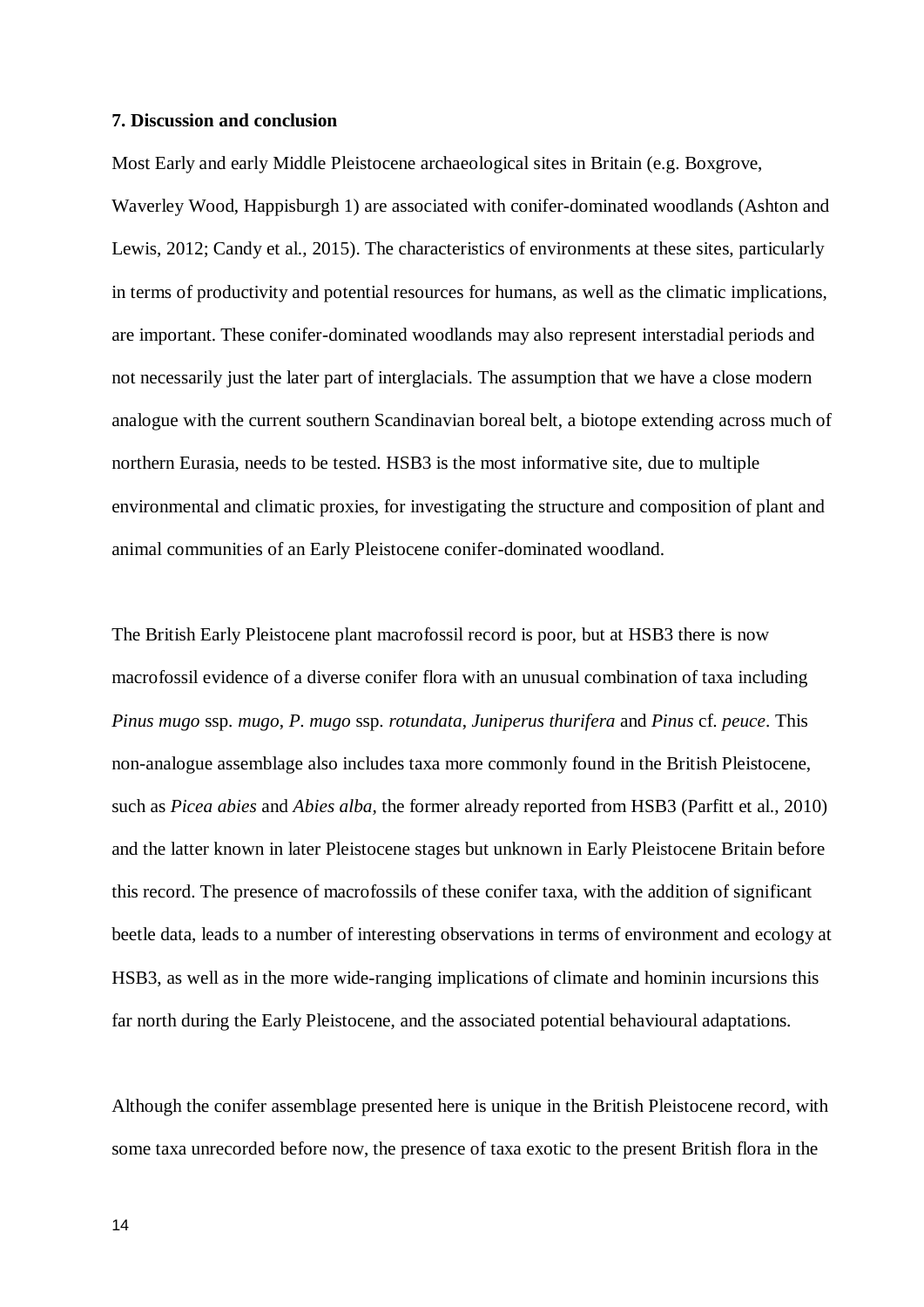Cromer Forest-bed Formation (CF-bF) during the Early and early Middle Pleistocene is not an isolated phenomenon and has been recognised for some time. West (1980) records 32 'exotic' taxa from pre-Anglian glaciation coastal sites in East Anglia, including the conifers *Picea abies*, *Picea omorika* and *Tsuga*, although the latter two only from pollen. However, two types of *Tsuga* pollen are identified by him, *T. canadensis*-type and *T. diversifolia*-type and, although not abundant, are present in sufficient enough numbers at many of the studied sites, particularly Happisburgh, for West to consider it very likely that the genus was present in East Anglia during the Pastonian. Duigan (1963) also records *Tsuga* in diagram BB from Happisburgh. Wilson (1973) cites a figure of 8% exotic taxa from Cromer Forest Bed locations, including a leaf of *Picea omorika* from Pastonian III/IV levels at Beeston.

If we include pollen and wood evidence (Parfitt et al., 2010) there are ten conifer taxa in the HSB3 assemblage (listed in table 1), indicating a diverse conifer flora. Some of the taxa, such as *Tsuga*, are remnants of an even more diverse conifer flora that existed in the late Pliocene, which included *Sciadopitys* and *Taxodium* (Andrew and West, 1977). A diminishing number of these Neogene 'relict' taxa persisted into the early stages of the Pleistocene in what became a gradually decreasing conifer diversity, most probably partly due to the increasing severity of climatic changes associated with the Pleistocene. The concomitant reduced proximity of refugial areas would also have played a part. By the time of the HSB3 interglacial (Parfitt et al., 2010) evidence for most of these taxa had all but disappeared, with only *Tsuga* pollen present in low frequencies at a number of East Anglian sites (West, 1980), but enough not to be considered reworked. The presence of *Tsuga* together with *Pinus mugo* and *Juniperus thurifera* in the Happisburgh assemblage can be seen as part of this overall pattern.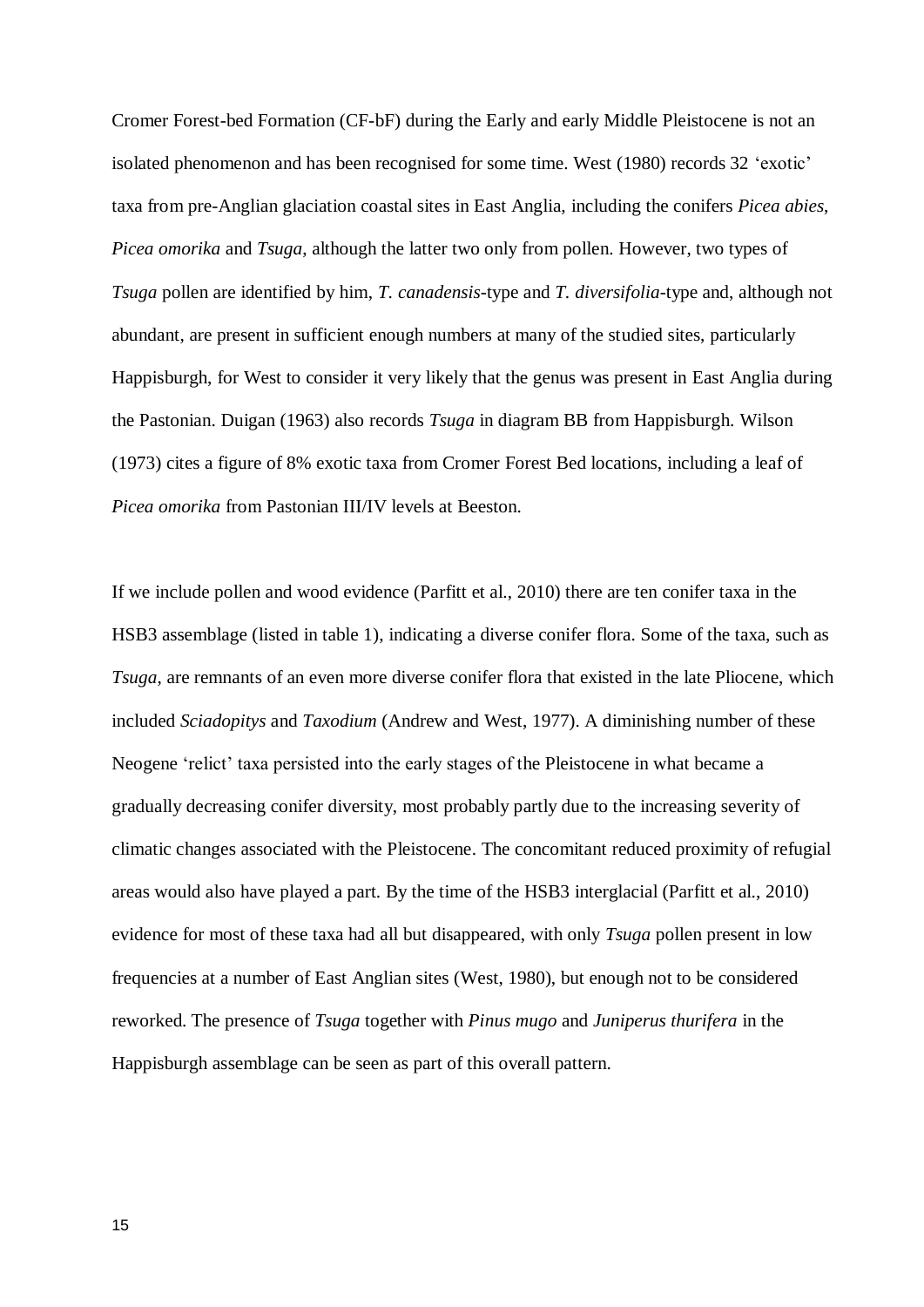Existing conifer material in the collections of the Earth Science Department at the NHM, London, was re-examined by one of us (AF). Most of this material, belonging to a number of collections, was found at pre-glacial localities along the coast over the past 200 years, some by Eleanor and Clement Reid (Reid, 1882, 1899). In a number of cases, fossils that had previously been identified as *Pinus sylvestris*, *Pinus* sp., or simply 'cone' have now been assigned to *Pinus mugo*, or in other instances to *Picea abies* (SD table 4).

The pollen, wood and macrofossil evidence presented above suggest that there is a coherent conifer assemblage at HSB3 in these levels, representative of a contemporary flora growing in the vicinity of the site. Strong support for this interpretation is provided by the beetle evidence, notably the occurrence at HSB3 of conifer-dependent beetle species including *Hylurgops palliates* (Gyll.), *Tomicus* (synonym *Blastophagus*) *piniperda* (L.), *Polygraphus poligraphus* (L.) and *Rhyncolus elongatus* (Gyll.). These beetles primarily require dead wood of *Picea, Abies*, *Larix* and *Pinus* (Coope in Parfitt et al., 2010). Along with the presence of identified wood, this evidence of association would suggest these beetle taxa, and their tree hosts, must have been local or at least regional. Pollen taphonomy problems of shallow marine and estuarine sediments highlighted by Gibbard (1988) should be taken into consideration, but the other lines of evidence suggest a locally deposited assemblage. For example, remains of rooted trees are also recorded from HSB3 and a wood sample taken from one of these in May 2016 was identified as belonging to Pinaceae (Rowena Gale, pers. comm.).

Having established the taphonomic integrity of the assemblage, this has allowed us to reconstruct the palaeoclimate of human occupation using the MCR method with conifers and beetles, reaching the MPC values presented in table 2. We consider the MPC result to be highly significant, not least because it confirms and inspires confidence in the results of the two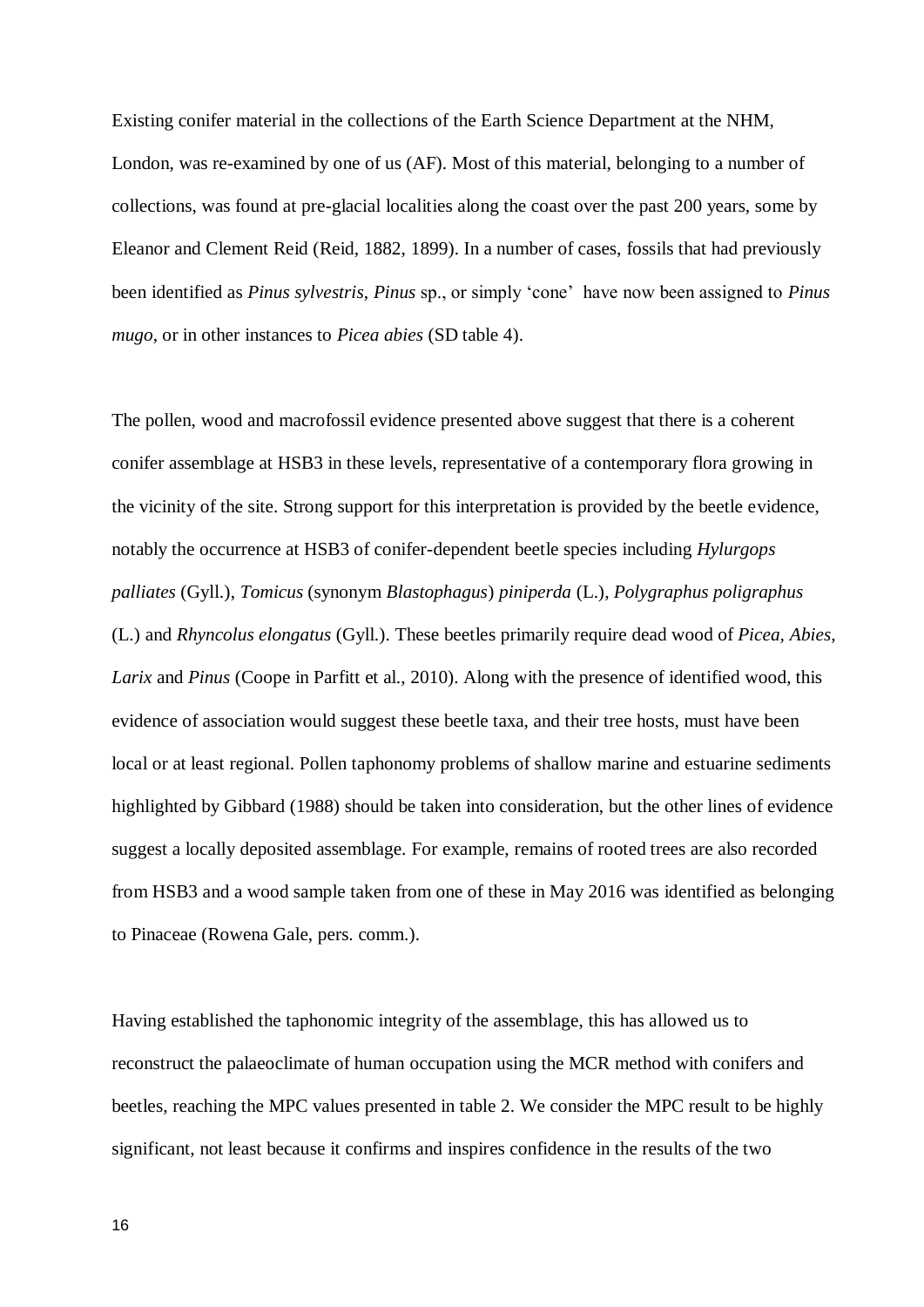independent proxies; we hesitate to claim that it means the results are accurate, because that can never be known for certain, but we would argue that having passed the test they can at least be considered "more accurate" than results based on a single, inadequately tested proxy method. Compared to the previously published reconstruction based on a single proxy (Parfitt et al., 2010), the new results confirm summer temperatures similar to those of today, but (most significantly) emphasize that winters were markedly colder by at least 5 °C. This difference in mean January temperature is equivalent to the present day latitudinal difference between southern England and Mediterranean northern Spain.

It is interesting to compare the HSB3 results with palaeotemperature reconstructions obtained with the herpetile Mutual Ecogeographic Range (MER) method by Blain et al. (2018) for the MIS 21 Gran Dolina (TD6) human occupation site in northern Spain. Their results (Blain et al., 2018: Table 2) for mean summer temperature vary from  $+18.5(\pm 2.1)$  °C to  $+20.3(\pm 1.2)$  °C, from which they calculate differences from present-day temperature of  $+0.1$  and  $+1.9$  °C respectively (i.e. very similar or, at most, less than 2 °C warmer). These, however are mean values, calculated from reconstructed ranges that are not shown by Blain et al. (2018) but were originally provided (as minima and maxima), in addition to means and standard deviations, by Blain et al. (2009). The overall ranges for the combined TD6 levels are +15.0 to +22.5  $^{\circ}$ C (summer) and -1.0 to +7.5  $\degree$  C (winter). Compared with the present-day mean summer (+18.4)  $^{\circ}$ C) and winter (+2.6  $^{\circ}$ C) temperatures this indicates that MIS 21 summer palaeotemperatures could have been similar to that of today or as much as 4.1 °C warmer or 3.4 °C cooler, and mean winter temperatures could have been similar to that of today or as much as 4.9 °C warmer or 3.6 °C cooler. In summary, Blain et al. (2018) interpret their results as indicating a temperate Mediterranean palaeoclimate with both summers and winters similar to or somewhat warmer than today; our interpretation of their results, on the other hand, would allow the additional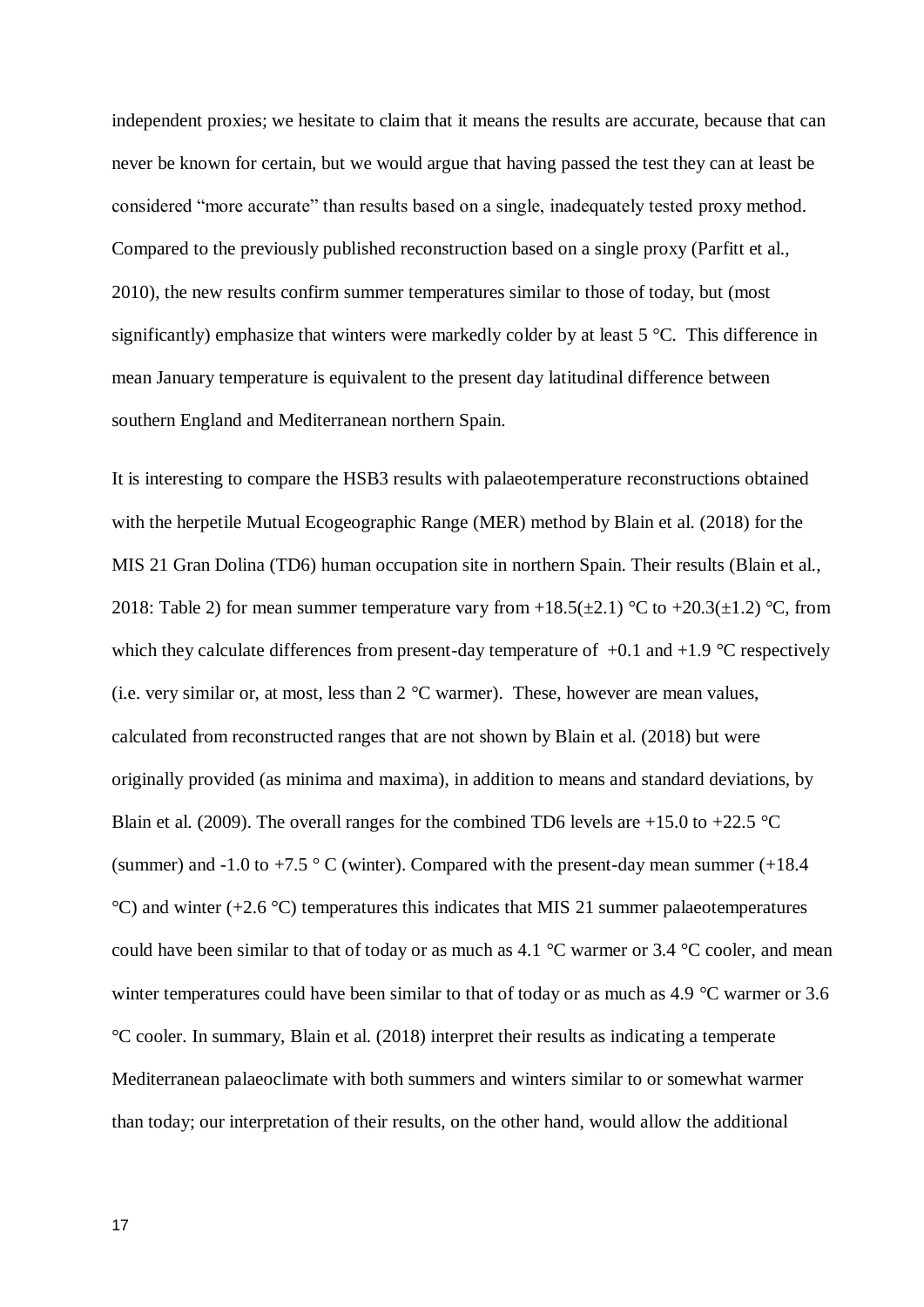possibility that summers and /or winters may have been significantly cooler. This is not to say that Blain et al. (2018) are wrong, however; a recent publication by Altolaguirre et al. (2018) has used an MPC approach (although they do not name it as such) to compare results from Blain et al. (2009) with new ones based on pollen and leaf assemblages using the Coexistence Approach (Mosbrugger and Utescher, 1997; Utescher et al., 2014; Alcalde-Olivares et al., 2004). They find that the two proxy methods give consistent results, thus validating them, but stop short of using them to determine narrower "mutual mutual" ranges in the way that we have done for HSB3.

It is beyond the scope of the present paper to assess whether the apparent precision (calculation of means to one decimal place) of the MER method used by Blain et al. (2018) is indicative of greater accuracy, but in MCR methods (including our own new conifer MCR method) we work to a precision of one whole degree (no decimal places) and consider it questionable whether the mean of the upper and lower values of a range has a greater probability (than any other value within that range) of being correct (Buckland, 2007; Horne et al., 2012a). Comparability of sites is also problematic due to chronological uncertainties; since HSB3 is assigned to either MIS 25 or MIS 21 and most likely represents the second half of an interglacial (Parfitt et al., 2010) it can only tentatively be regarded as approximately equivalent to Gran Dolina TD6, which is assigned to MIS 21 and held to include the interglacial optimum (Blain et al., 2018).

The above issues notwithstanding, it is noteworthy that, according to the mean values given by Blain et al. (2018), the maximum latitudinal palaeotemperature gradient apparent between HSB3 and Gran Dolina TD6 would be from +16.0 to +20.3 °C to (= 4.3 °C) in summer and from -3.0 to +3.8 °C (= 6.8 °C) in winter, very different from the present-day gradient of only 1 °C (+17 to +18) in summer and a negative gradient of 1.4  $\degree$ C (+4 to +2.6) in winter. Today the Gran Dolina site has summers only slightly warmer, and winters cooler, than Happisburgh, largely because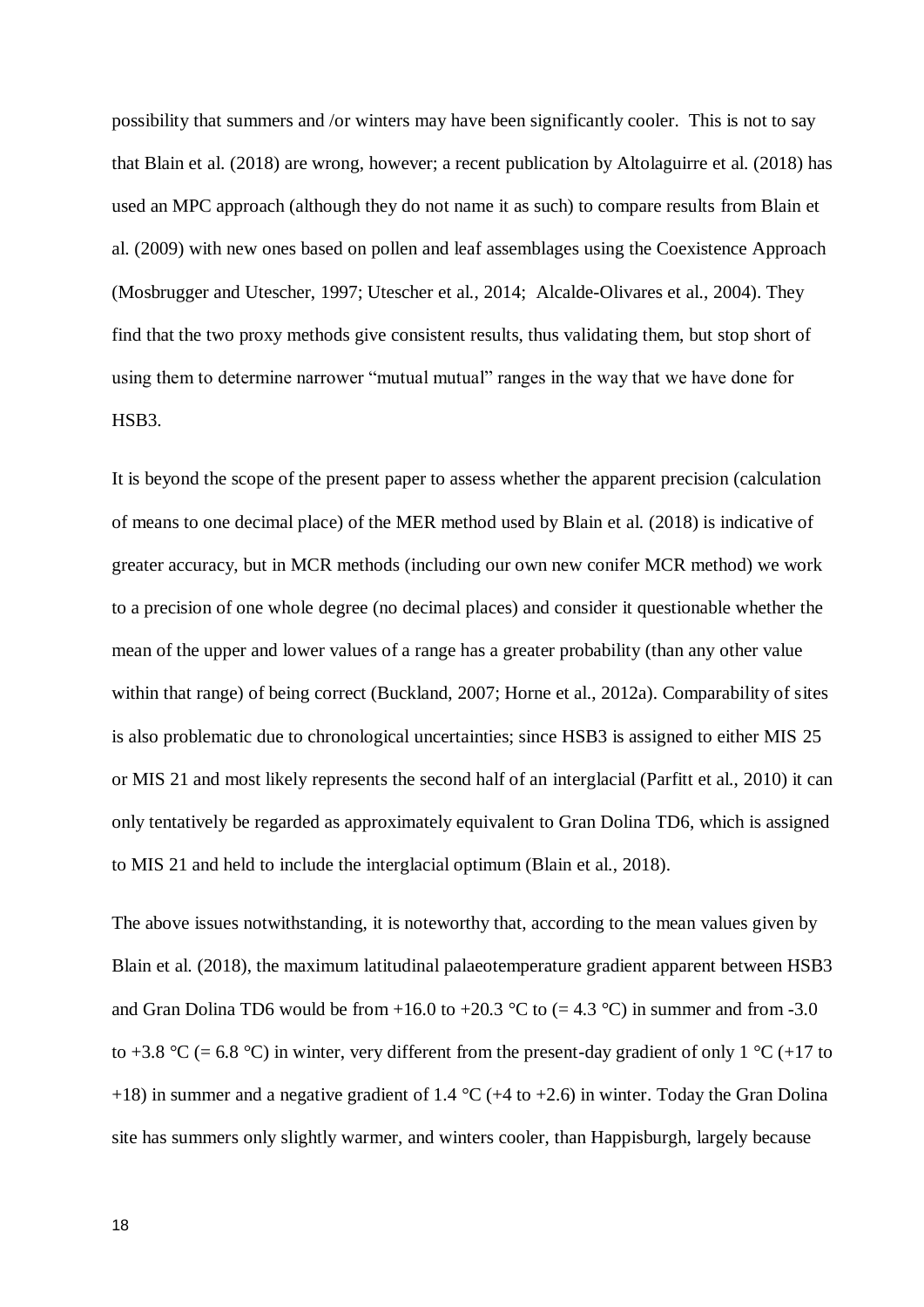although the Spanish site is at lower latitude it is also at higher altitude. This emphasizes not only the apparent difference in palaeoclimate of the two sites but also the difficulty of making meaningful comparisons.

Our confirmation of a continental climate with high seasonality at HSB3 contradicts the conclusion of Kahlke et al. (2011), based on western Palaearctic habitat diversity inferred from large mammal communities, that seasonality was low in NW Europe when humans first ventured there. It also challenges the view that these early humans dispersed northwards as climatic warming extended their southern European habitats to higher latitudes (Parfitt et al., 2005; Roebroeks, 2006; Leroy et al., 2011). We must therefore address the question of why NW European climate in MIS 25 or MIS 21 should have had greater seasonal extremes than it does today. The oceanic or maritime climate of NW Europe today is relatively mild and humid in comparison with the colder and drier continental interior, but this is more a consequence of the Atlantic Meridional Overturning Circulation (AMOC; involving heat exchange between warm surface waters and cold air masses circulating eastwards, so that winters are significantly milder than those in Canada at the same latitudes) than of simple proximity to the sea, although the coastal zone may also experience a more equable climatic regime due the ameliorating effect of an adjacent large body of water. A strong AMOC enhances the northward transport of heat by the surface North Atlantic Current (NAC), while during times of reduced AMOC (e.g. in glacials) the NAC moves to more southerly position, sometimes as far as the northern Iberian margin, resulting in reduced sea surface temperatures in higher North Atlantic latitudes (Martin-Garcia, 2019). The Mid-Pleistocene Transition (c. 1.25 to c. 0.7 Ma) is associated with a substantial change in AMOC (Lawrence et al., 2010). Candy and McClymont (2013) observed that the MIS 19 to MIS 13 interglacials appeared to be characterised by equatorward shift of the Polar Front which delineates the northern extent of the NAC, as compared to MIS 11 to MIS 1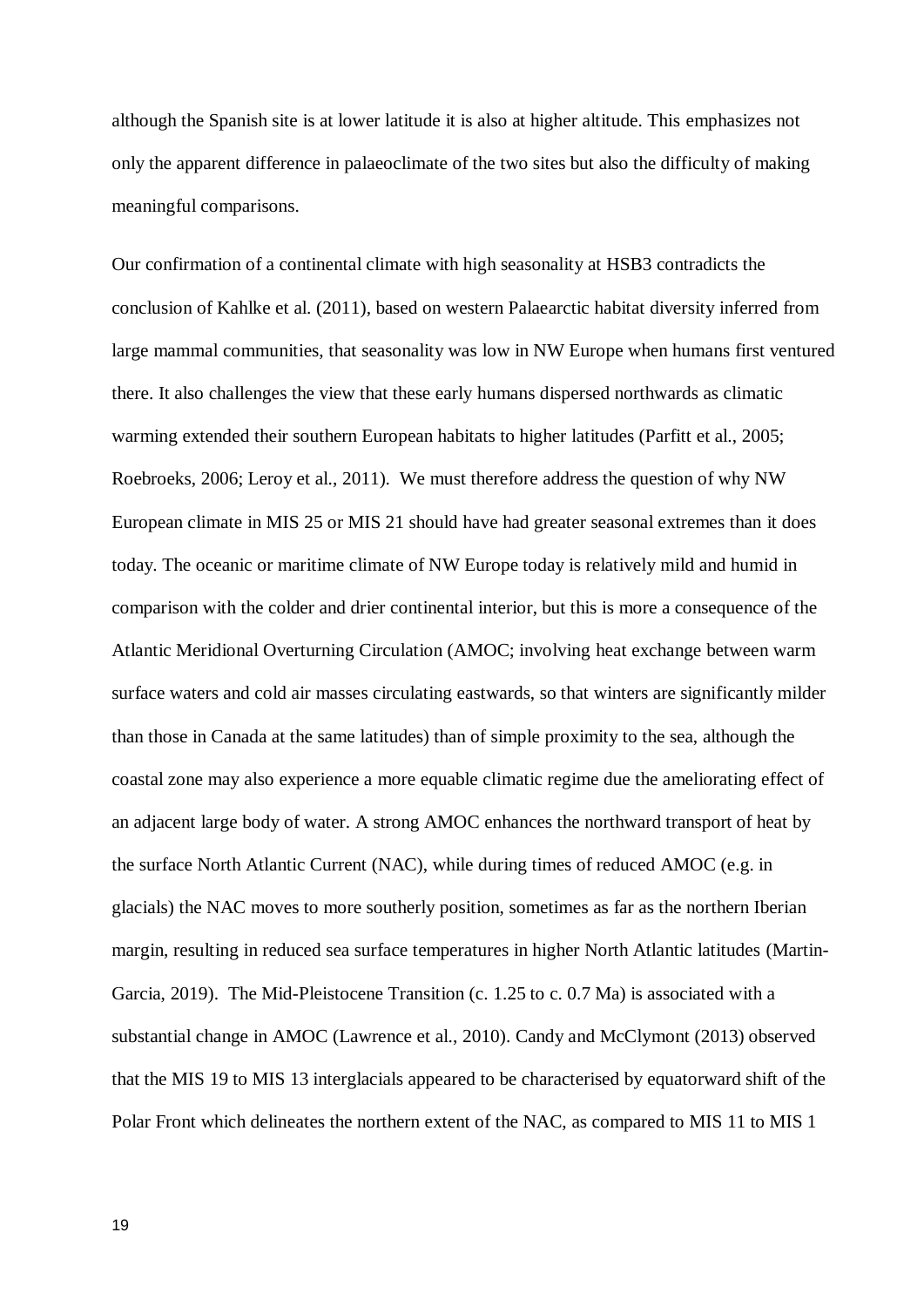interglacials. Our palaeoclimate reconstruction for MIS 21 at HSB3 indicates a more continental climate, in spite of being near the coast, implying that the AMOC was either reduced or did not reach as far north as today, a scenario supported by Atlantic deep ocean sediment core evidence for a weaker AMOC prior to MIS 16, especially during glacials, with the NAC in a southerly position (Martin-Garcia et al., 2018).

The range of challenges, limiting factors and the potential physiological and behavioural adaptations required for hominins to survive at northerly latitudes have already been discussed in detail (Ashton and Lewis, 2012; Hosfield, 2015; MacDonald, 2018), the debate focusing on winter cold and availability of resources, principally food. MacDonald (2018) concluded that without controlled use of fire (ruled out due to lack of evidence) two strategies were plausible, one physiological (winter fur, i.e. more body hair, and subcutaneous fat) and the other technological (clothing, e.g. animal skins, to conserve biological heat production) but for which (as far as the HSB humans are concerned) there is also a lack of evidence. Although food availability may not have been the most critical limiting factor, while summers may have been warm, by comparison with their southern European refugia (Stewart and Stringer, 2012) winters must have presented the HSB3 hominins with serious survival challenges, such as sub-zero temperatures, a reduced growing season, fewer edible plants, sparser mammalian prey and shorter daylight hours (Ashton and Lewis, 2012). Hosfield (2015) argued for the effectiveness of a winter residence strategy (rather than annual migration) that could have included the use of fire, clothing, the autumn/winter storage of surplus food resources and the exploitation of resources offered by woodland-fringed rivers and coastal estuaries. Conifer forests alone have a low productivity (Clarke, 1976) but the evidence from HSB3 is of a mixed woodland environment with a mosaic of varied habitats, rich in resources. These include animals and plants associated with the bordering grasslands, and the location of HSB3 at a tidally-influenced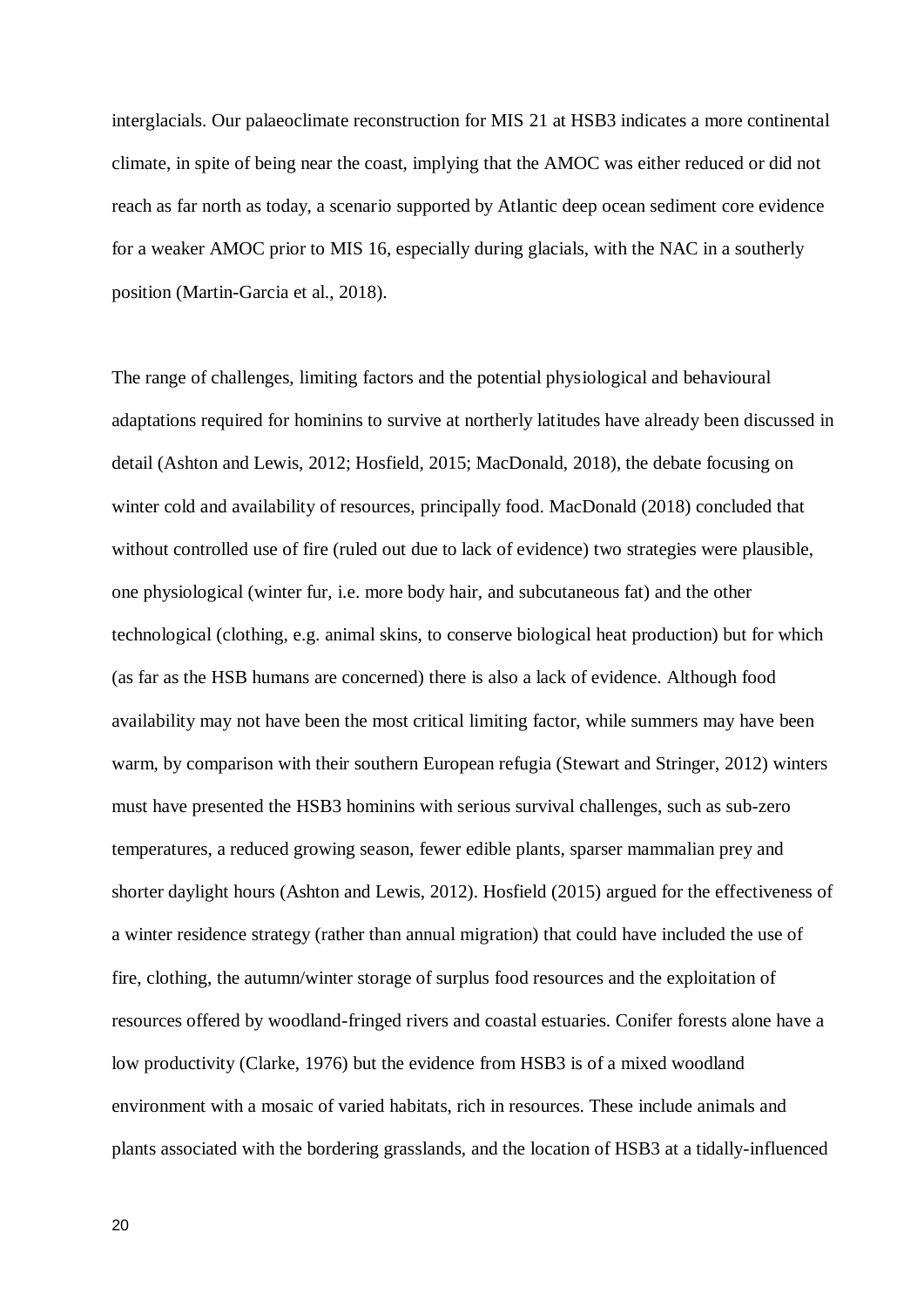large river estuary in a near-coastal setting may be an additional factor favouring hominin survival. Coastal zones in this context also include the bordering coastal plains, with their associated freshwater environments. Estuaries and alluvial plains are the most ecologically productive environments for both plant and animal resources, followed closely by the adjacent moist forests and grasslands (Clarke, 1976). Seasonal availability of plant foods, such as berries, nuts and fungi at these ecotones would have provided additional resources. Hunting opportunities in the grassland environments would also have existed and although human-plantanimal relationships are undoubtedly complex, they are adaptively flexible with patterns changing over time. The advantage of the coastal location of HSB3, in terms of potential resource availability, is further enhanced by the year-round presence of rich marine resources such as shellfish and seaweeds which, in combination with reduced seasonality of such resources in northern (when compared to more southerly) latitudes, are particularly relevant for hominin survival, especially in the winter months.

The research challenge is to find evidence for possible coping strategies, which may have included seasonal migration, improved technology, control of fire, use of shelters and/or clothing, and increased dependence on meat, more efficient hunting and scavenging and more effective social cooperation. In this context, our improved palaeoclimate reconstruction establishes a more robust baseline for continued debate about survival strategies at the earliest human occupation site in NW Europe.

# **Acknowledgements.**

Many individuals and organisations have assisted with the fieldwork that has led to the retrieval of the Happisburgh specimens. In particular we thank Nick Ashton and Simon Lewis for organising fieldwork. We would like to thank Robert Adams of the Gruver Laboratory in Texas,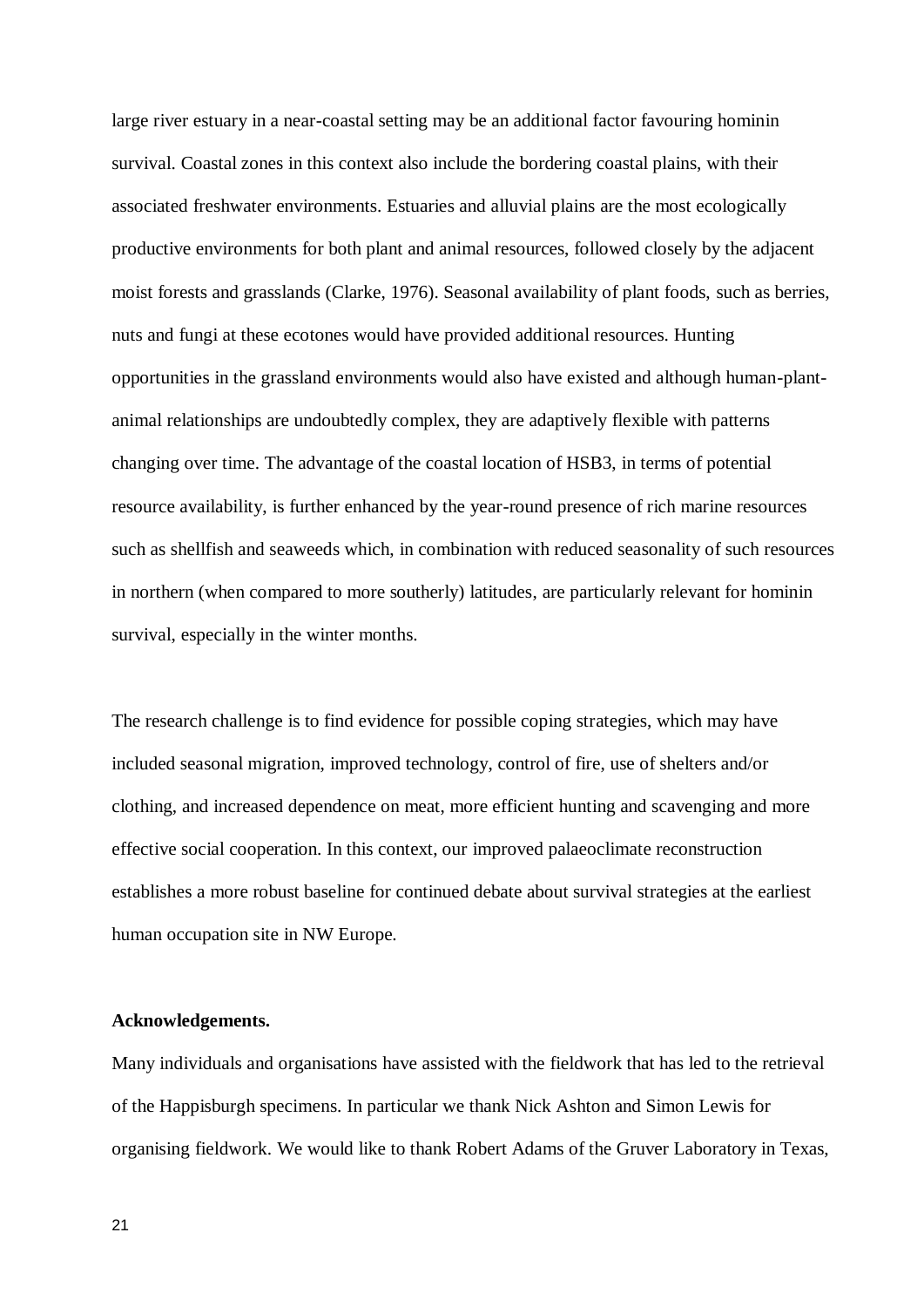USA, for DNA analysis of the juniper branchlets; Peter Hoare and John Whittaker for processing sediment samples; Mike Field and Rowena Gale for macrofossil identifications; Harry Taylor at the NHM for photography and Consuelo Sendino for help with Photoshop; Malcolm Penn for help with ArcGIS (Maps created using ArcGIS® software by Esri. Copyright © Esri); Peta Hayes for access to the Forest Bed cones in the NHM collections; The NHM and Royal Botanic Gardens, Kew are thanked for giving access to their herbarium collections. Tireless searching by Darren Nicholas, Joanne Leonard and Nigel Larkin has resulted in many important discoveries from the Happisburgh foreshore. Much of the fieldwork and analyses were funded by the Leverhulme Trust as part of the Ancient Human Occupation of Britain project and fieldwork also by the British Museum. Subsequently, the work has been largely funded by the Calleva Foundation's Pathways to Ancient Britain Project. Survey work of the beach was funded by Historic England. The support of the Calleva Foundation to ML and SP is gratefully acknowledged. We would like to express our gratitude to Hugues-Alexandre Blain and an anonymous reviewer for constructive criticism and suggestions which have helped us to improve our paper.

# **The authors declare no competing interests.**

# **Appendix A. Supplementary data**

Supplementary data related to this article can be found after the figures, at the end of this repository version of the paper.

# **Data availability.**

All fossil insect data used in this paper are available for download in the open access database BugsCEP [\(www.bugscep.com\)](http://www.bugscep.com/) and online through the Strategic Environmental Archaeology Database [\(www.sead.se\)](http://www.sead.se/). The conifer data used in this paper for the palaeoclimate reconstruction are available at:<https://herbaria.plants.ox.ac.uk/bol/conifers>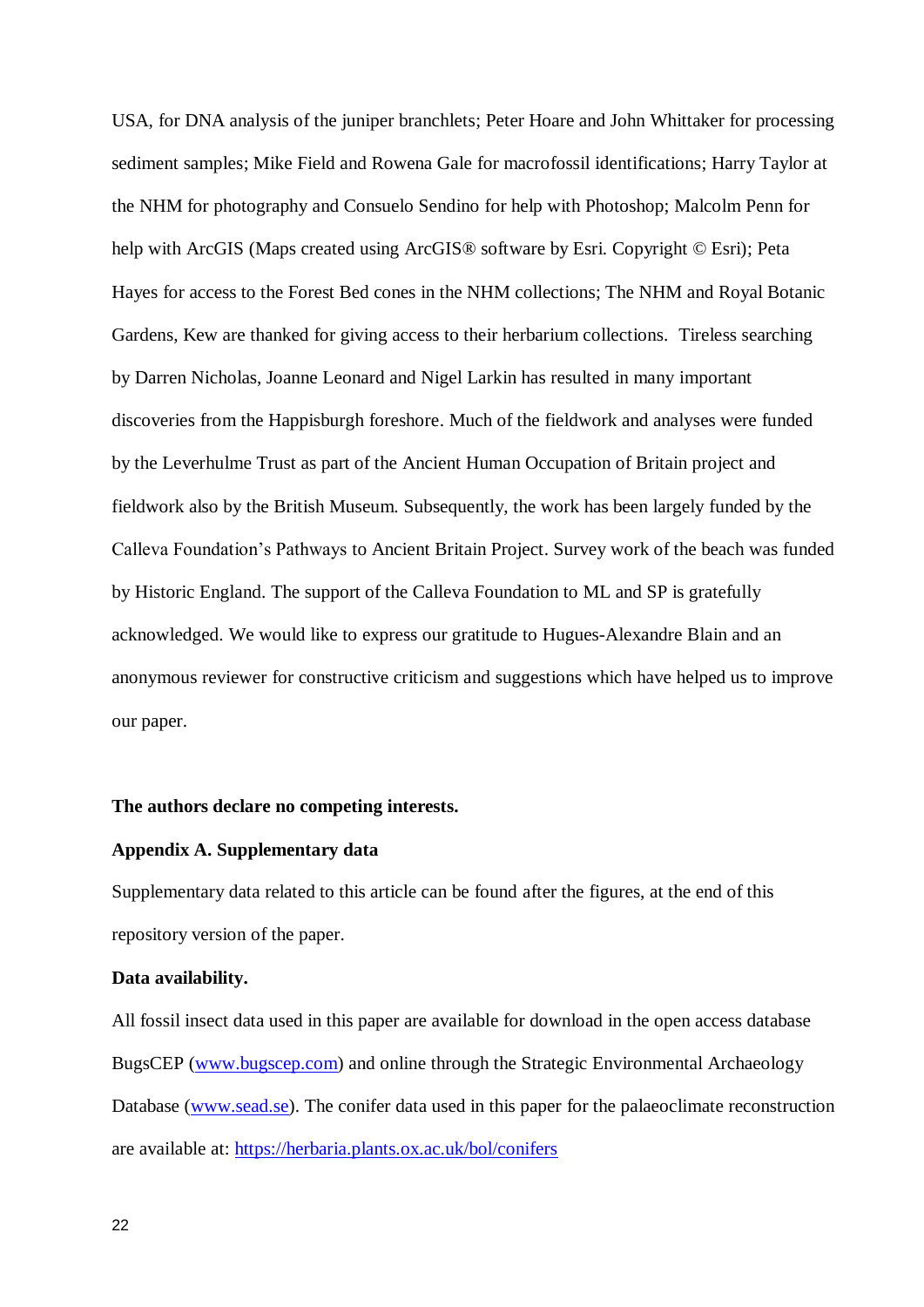# **References**

Alcalde-Olivares, C., García-Antón, M., Gómez-Manzaneque, F., Morla, C., 2004. Palaeoenvironmental interpretation of the Neogene locality Caranceja (Reocín, Cantabria, N Spain) from comparative studies of wood, charcoal and pollen. Review of Palaeobotany and Palynology 132, 133–157.

Altolaguirre, Y., Postigo-Mijarra, J.M., Barrón, E., Carrion, J.S., Leroy, S.A.G., Bruch, A.A. 2019. An environmental scenario for the earliest hominins in the Iberian Peninsula: Early Pleistocene palaeovegetation and palaeoclimate. Review of Palaeobotany and Palynology 260, 51–64.

Andrews, R., West, R.G., 1977. Pollen spectra from Pliocene Crag at Orford, Suffolk. New Phytologist 78, 709–714.

Ashton, N., Lewis, S.G., 2012. The environmental contexts of early human occupation of northwest Europe: The British Lower Palaeolithic record. Quaternary International 271, 50–64.

Ashton, N.M., Lewis, S.G., De Groote, I. Duffy, S. Bates, M., Bates, R., Hoare, P.G., Lewis, M., Parfitt, S.A., Peglar, S. Williams, C. and Stringer, C.B., 2014. Hominin footprints from Early Pleistocene deposits at Happisburgh, UK. PlosOne: <http://dx.plos.org/10.1371/journal.pone.0088329>

Birks, H.J.B., Heiri, O., Seppä, H., Bjune, A.E. 2010. Strengths and weaknesses of quantitative climate reconstructions based on Late-Quaternary biological proxies. The Open Ecology Journal 3, 68–110.

Blain, H.-A., Bailon, S., Cuenca-Besco, G., Arsuaga, J.L., Bermúdez de Castro, J.M., Carbonell, E. 2009. Long-term climate record inferred from early-middle Pleistocene amphibian and squamate reptile assemblages at the Gran Dolina Cave, Atapuerca, Spain. Journal of Human Evolution 56, 55–65.

Blain, H.-A., Cruz Silva, J.A., Jiménez-Arenas, J.M., Margari, V., Roucoux K. 2018. Towards a Middle Pleistocene terrestrial climate reconstruction based on herpetofaunal assemblages from the Iberian Peninsula: state of the art and perspectives. *Quaternary Science Reviews* 191, 167– 188.

Buckland, P.I., 2007. The development and implementation of software for palaeoenvironmental and palaeoclimatological research: the Bugs Coleopteran Ecology Package (BugsCEP) (PhD thesis). Archaeology and Environment, 23. Umeå. <http://urn.kb.se/resolve?urn=urn:nbn:se:umu:diva-1105>

Buckland, P.I., Buckland, P.C., 2006. BugsCEP Coleopteran Ecology Package. IGBP PAGES/World Data Center for Paleoclimatology Data Contribution Series # 2006-116. NOAA/NCDC Paleoclimatology Program, Boulder CO, USA. [http://www.ncdc.noaa.gov/paleo/insect.html or http://www.bugscep.com](http://www.ncdc.noaa.gov/paleo/insect.html%20or%20http:/www.bugscep.com)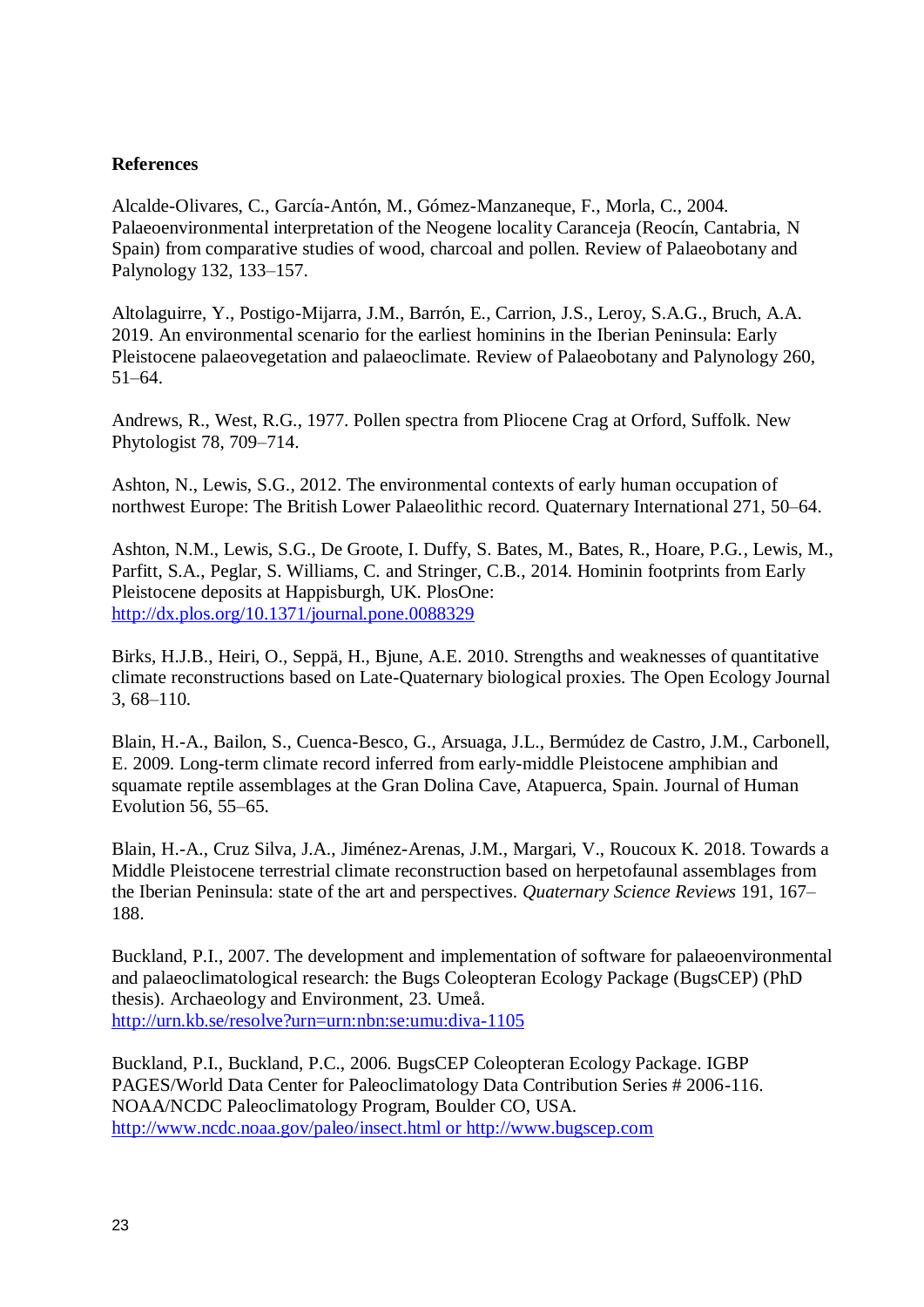Buckland, P. I., Buckland, P. C., 2018. Species found as fossils in Quaternary sediments. In: Duff, A.G. (Ed.), Checklist of Beetles of the British Isles: with a chapter on fossil beetles (3rd edition ). Iver: Pemberley Books, pp. 171–174.

Candy, I., McClymont, E. L. 2013. Interglacial intensity in the North Atlantic over the last 800 000 years: investigating the complexity of the mid-Brunhes Event. Journal of Quaternary Science 28, 343–348.

Candy, I., Schreve D., White, T. S., 2015. MIS 13–12 in Britain and the North Atlantic: understanding the palaeoclimatic context of the earliest Acheulean. Journal of Quaternary Science 30(7), 593–609.

Chambers, F.M., 1994. Spruce, resembling *Picea obovata* Ledebour, from Late-Pleistocene deposits in north Wales. Quaternary Newsletter 72, 10–17.

Clarke, D., 1976, Mesolithic Europe; the economic basis. In: G. de G. Sieveking, I. H. Longworth, K. E. Wilson (Eds.), Problems in Economic and Social Archaeology. London: Duckworth, pp. 449-481.

Cohen, K.M., MacDonald, K., Joordens, J.C.A., Roebroeks, W., Gibbard, P.L., 2012. The earliest occupation of north-west Europe: a coastal perspective. Quaternary International 271, 70–83.

Duigan, S. L., 1963. Pollen analyses of the Cromer Forest Bed Series in East Anglia. Philosophical Transactions of the Royal Society B 246, 149–202[.](http://dx.doi.org/10.1098/rstb.1963.0004)

Farjon, A., 2005. Pines. Drawings and descriptions of the genus *Pinus*. Brill, Leiden and Boston (2nd Edition).

Farjon, A., 2017. A Handbook of the World's Conifers. Vol. 2. Brill, Leiden and Boston (2nd Edition).

Farjon, A. and Filer, D., 2013. An Atlas of the World's Conifers. An analysis of their distribution, biogeography, diversity and conservation status. Brill, Leiden and Boston.

Gibbard, P.L. 1988. Palynological problems and the vegetational sequence of the Pliocene preglacial Pleistocene of East Anglia. In: Gibbard, P.L. and Zalasiewicz, J.A. (Eds.) Pliocene - Middle Pleistocene of East Anglia. Field Guide. Quaternary Research Association: Cambridge, pp. 42–49.

Hijmans, R.J., Guarino, L., Cruz, M., Rojas, E., 2001. Computer tools for spatial analysis of plant genetic resources data: 1. DIVA-GIS. Plant Genetic Resources Newsletter 127, 15–19.

Hijmans, R.J., Cameron, S.E., Parra, J.L., Jones, P.G., Jarvis, A., 2005. Very high resolution interpolated climate surfaces for global land areas. International Journal of Climatology 25, 1965–1978.

Holmes, J. A., Atkinson, T., Darbyshire, D. P. F., Horne, D. J.**,** Joordens, J., Roberts, M. B., Sinka, K. J., Whittaker, J. E., 2010. Middle Pleistocene climate and hydrological environment at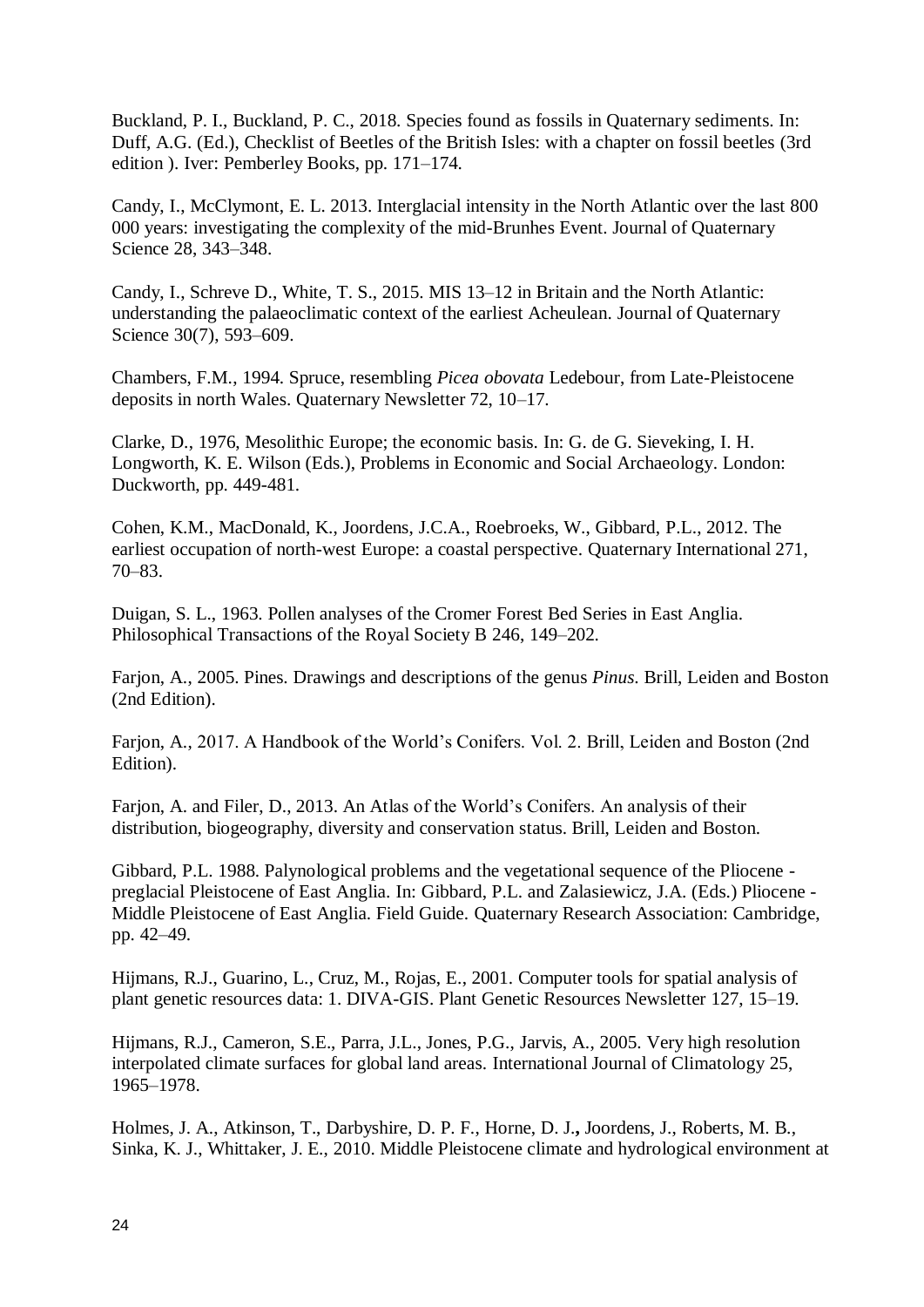the Boxgrove hominin site (West Sussex, UK) from ostracod records. Quaternary Science Reviews 29, 1515-1527.

Horne, D.J., Curry, B.B., Mesquita-Joanes, F., 2012. Mutual climatic range methods for Quaternary ostracods. In: Horne, D.J., Holmes, J.A., Rodriguez-Lazaro, J., Viehberg, F.A. (Eds) Ostracoda as Proxies for Quaternary Climate Change. Developments in Quaternary Science 17, 65-84. Elsevier

Hosfield, R., 2015. Walking in a Winter Wonderland? Strategies for Early and Middle Pleistocene Survival in Midlatitude Europe. Current Anthropology 57 (5), 653–682.

Hosfield, R. 2017. A Reply to Gilligan. Current Anthropology 58 (4), 536.

Hosfield, R., Cole, J., 2018. Early hominins in north-west Europe: A punctuated long chronology? Quaternary Science Reviews 190, 148–160.

Kahlke, R.-D., Garcia, N., Kostopoulos, D.S., Lacombat, F., Lister, A.M., Mazza, P.A., Spassov, N., Titov, V.V. 2011. Western Palaearctic palaeoenvironmental conditions during the Early and early Middle Pleistocene inferred from large mammal communities, and implications for hominin dispersal in Europe. Quaternary Science Reviews 30, 1368–1395.

Langford, H.E., Boreham, S., Briant, R.M., Coope, G.R., Horne, D.J., Schreve, D.C., Whittaker, J.E., Whitehouse, N.J., 2014a. Middle to Late Pleistocene palaeoecological reconstructions and palaeotemperature estimates for cold/cool stage deposits at Whittlesey, eastern England. Quaternary International 341, 6-26.

Langford, H.E., Boreham, S., Coope, G.R., Fletcher,W., Horne, D.J., Keen, D.H., Mighall T., Penkman, K.E.H., Schreve, D.C. and Whittaker, J.E., 2014b. Palaeoecology of a late MIS 7 interglacial deposit from eastern England. Quaternary International 341, 27-45.

Langford, H.E., Boreham, S., Briant, R.M., Coope, G.R., Horne, D.J.**,** Penkman, K.E.H., Schreve, D.C., Whitehouse, N.J. and Whittaker, J.E., 2017. Evidence for the early onset of the Ipswichian thermal optimum: palaeoecology of Last Interglacial deposits at Whittlesey, eastern England. Journal of the Geological Society 174, 988-1003.

Lawrence, K.T., Sosdian, S., White, H.E, Rosenthal, Y. 2010. North Atlantic climate evolution through the Plio-Pleistocene climate transitions. Earth and Planetary Science Letters 300, 329– 342.

Leroy, S.A.G., Arpe, K., Mikolajewicz, U. 2011. Vegetation context and climatic limits of the Early Pleistocene hominin dispersal in Europe. Quaternary Science Reviews 30, 1448–1463.

MacDonald, K., Martinón-Torres, M., Dennell, R.W., Bermúdez de Castro, J-M., 2012. Discontinuity in the record for hominin occupation in south-western Europe: Implications for occupation of the middle latitudes of Europe. Quaternary International 271, 84–97.

MacDonald K., 2018. Fire-free hominin strategies for coping with cool winter temperatures in north-western Europe from before 800,000 to circa 400,000 years ago. Palaeoanthropology 2018, 7–26.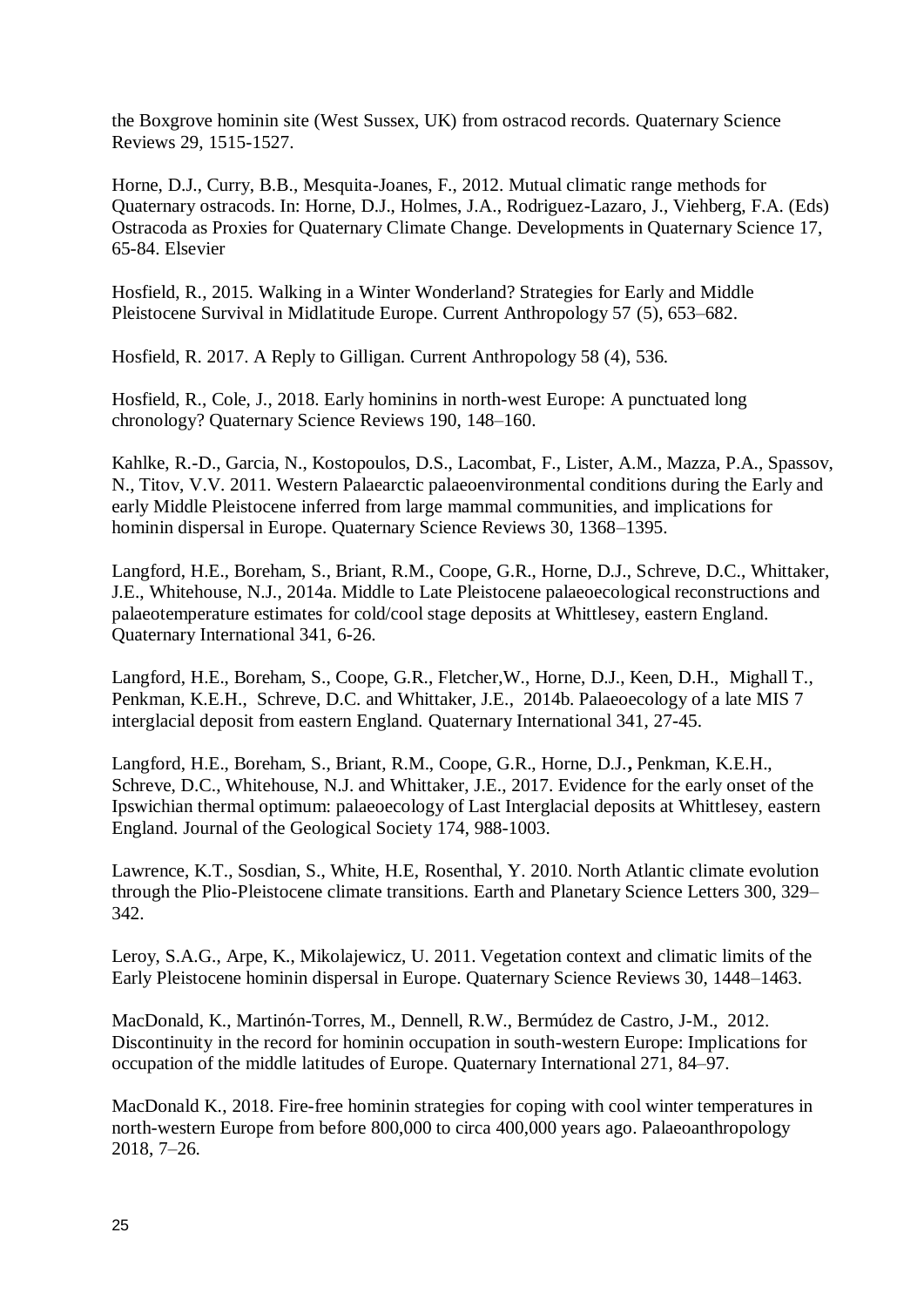Martin-Garcia, G.M. 2019. Oceanic impact on European climate changes during the Quaternary. Geosciences 9,119, 1–21.

Martin-Garcia, G.M., Sierro, F.J., Flores, J.A., Abrantes, F. 2018. Change in the North Atlantic circulation associated with the mid-Pleistocene transition. Climate Past 14, 1639–1651.

Michel, V., Shen, C-C., Woodhead, J., Hu, H-M., Wu, C-C., Moullé. P-E., Khatib, S., Cauche, D., Marie-Hélène Moncel, M-H., Valensi, P., Chou, Y-M., Gallet, S., Echassoux, A., Orange, F., de Lumley, H., 2017. New dating evidence of the early presence of hominins in southern Europe. Nature Scientific Reports 7, 10074.

Mosbrugger, V., Utescher, T., 1997. The coexistence approach — a method for quantitative reconstructions of tertiary terrestrial palaeoclimate data using plant fossils. Palaeogeography, Palaeoclimatology, Palaeoecology 134, 61–66.

Parfitt, S.A., Barendregt, R.W., Breda, M., Candy, I., Collins, M.J., Cooper, G.R., Durbidge, P., Fields, M.H., Lee, J.R., Lister, A.M., Mutch, R., Penkman, K.E.H., Preece, R.C., Rose, J., Stringer, C.B., Symmons, R., Whittaker, J.E., Wymer, J.J., Stuart, A.J. 2005. The earliest record of human activity in northern Europe. Nature 438, 1008–1012.

Parfitt S., Ashton N., Lewis, S., Abel R., Coope G.R., Field M., Gale R., Hoare P., Larkin N., Lewis M., Karloukovski V., Maher B., Peglar S., Preece R., Whittaker J., Stringer C., 2010. Early Pleistocene human occupation at the edge of the boreal zone in northwest Europe. Nature 466, 229–233.

Perry, D.W., 1986. The analysis of sub-fossil insect assemblages: a numerical approach (Doctoral dissertation, The University of Birmingham).

Reid, C., 1882. The geology of the country around Cromer. Memoirs of the Geological Survey of England and Wales, sheet memoirs 68 E.

Reid, C., 1899. The Origin of the British Flora. Dulau, London. 234 pp.

Roebroeks, W. 2006. The human colonisation of Europe: where are we? Journal of Quaternary Science 21, 425-435.

Stewart, J.R., Stringer, C.B., 2012. Human evolution out of Africa: the role of refugia and climate change. Science 335, 1317-21.

Utescher, T., Bruch, A.A., Erdei, B., François, L., Jacques, F.M.B., Kern, A.K., Liu, Y.- S.(.C.)., Mosbrugger, V., Spicer, R.A., 2014. The coexistence approach - Theoretical background and practical considerations of using plant fossils for climate quantification. Palaeogeography, Palaeoclimatology, Palaeoecology 410, 58–73.

West RG., 1980. The Pre-glacial Pleistocene of the Norfolk and Suffolk Coasts. Cambridge University Press.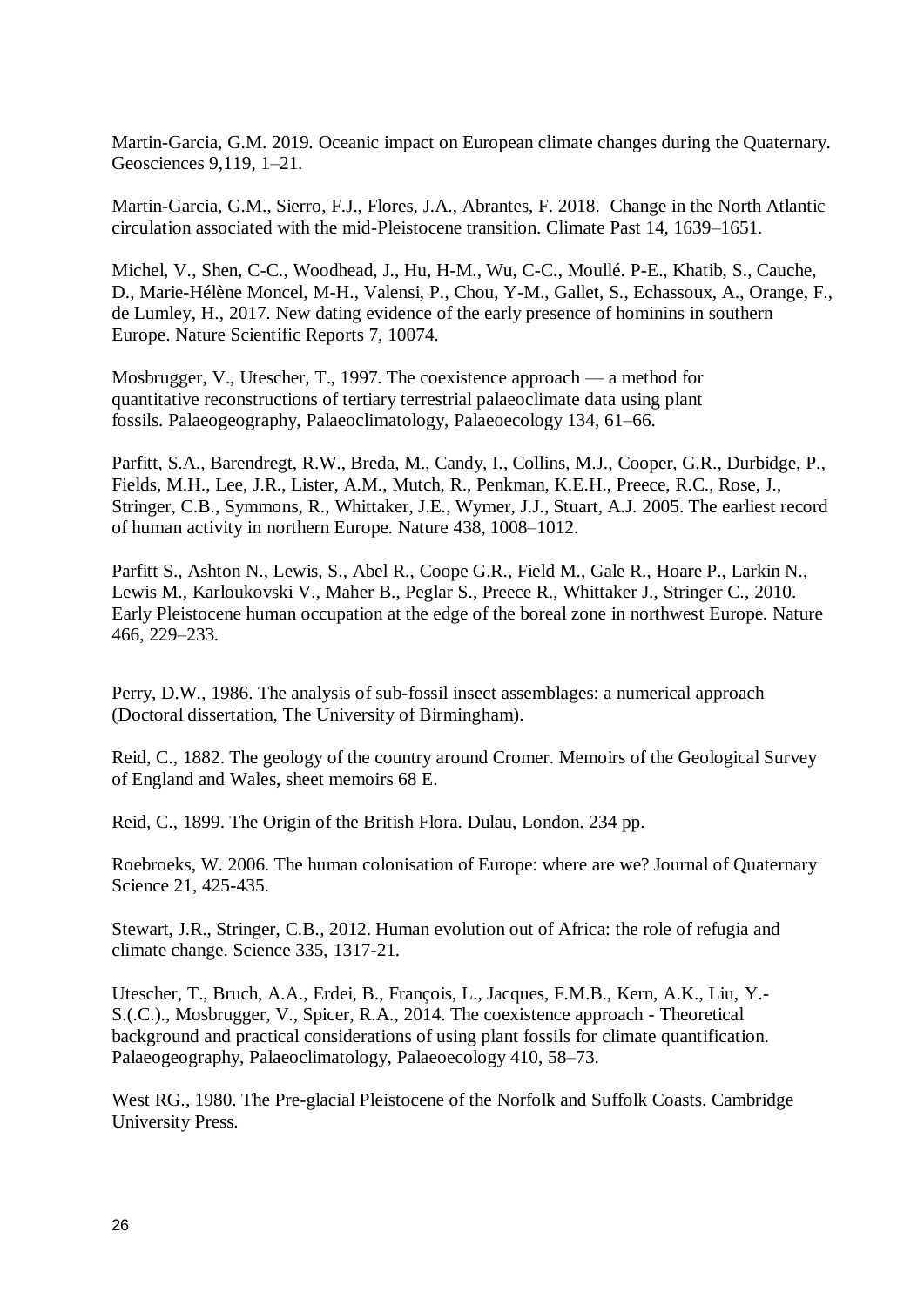Whittaker J.E., Parfitt S.A., 2017.The palaeoenvironment of the important Middle Pleistocene hominin site at Boxgrove (West Sussex, UK) as delineated by the foraminifera and ostracods. In: Williams, M., Hill, T., Boomer, I. and Wilkinson, I. P. (Eds.) The Archaeological and Forensic Applications of Microfossils: A Deeper Understanding of Human History. The Micropalaeontological Society, Special Publications. Geological Society, London. pp. 9–34.

Wilson D.G., 1973. Notable plant records from the Cromer Forest Bed Series. New Phytologist 72, 1207–1234.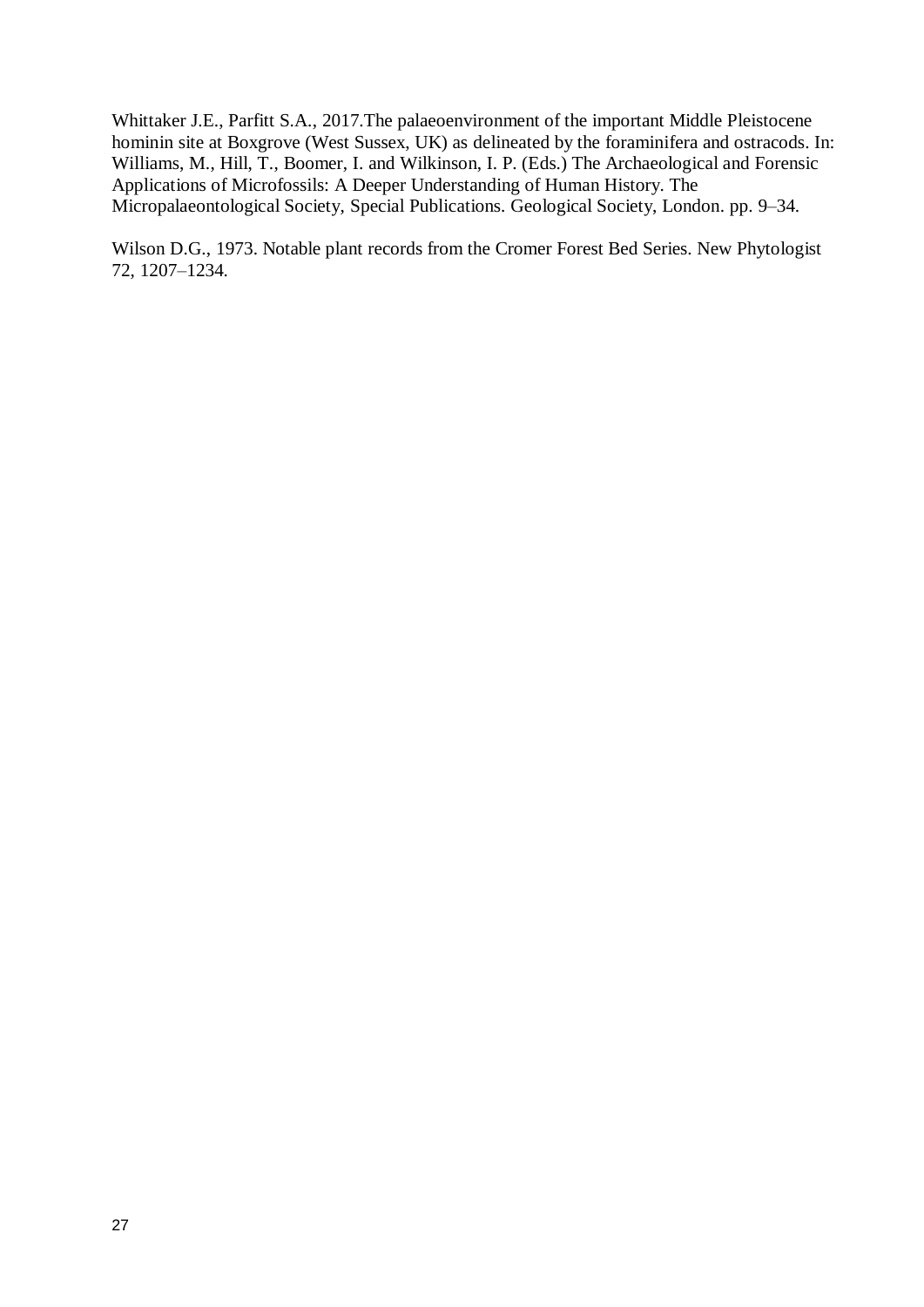| Taxon                  | Macrofossils<br>(this paper) | Wood (Gale in<br>Parfitt et al., 2010) | Pollen (Peglar & Lewis<br>in Parfitt et al., 2010) |
|------------------------|------------------------------|----------------------------------------|----------------------------------------------------|
| Pinus mugo ssp. mugo   |                              |                                        |                                                    |
| P. mugo ssp. rotundata |                              |                                        |                                                    |
| Pinus peuce            |                              |                                        |                                                    |
| <b>Pinus</b>           |                              |                                        |                                                    |
| Picea abies            |                              |                                        |                                                    |
| Picea                  |                              |                                        |                                                    |
| Picea/Larix            |                              |                                        |                                                    |
| Juniperus thurifera    |                              |                                        |                                                    |
| Juniperus              |                              |                                        |                                                    |
| Cupressaceae           |                              |                                        |                                                    |
| Sequoia                |                              |                                        |                                                    |
| Abies alba             |                              |                                        |                                                    |
| <b>Abies</b>           |                              |                                        |                                                    |
| Tsuga                  |                              |                                        |                                                    |
| Larix                  |                              |                                        |                                                    |
| Taxus                  |                              |                                        |                                                    |

Table 1. Conifer remains from Early Pleistocene channel deposits at Happisburgh 3.

|                                             | $\mathsf{T}_{\mathsf{MIN}}$<br>Mean January<br>air temperature<br>$(^{\circ}C)$ | $T_{MAX}$<br>Mean July<br>air temperature<br>$(^{\circ}C)$ | TRANGE<br>$(^{\circ}C)$ | Number<br>of<br>taxa |
|---------------------------------------------|---------------------------------------------------------------------------------|------------------------------------------------------------|-------------------------|----------------------|
| Present day (WorldClim)                     | +4                                                                              | $+17$                                                      | 13                      |                      |
| Beetle MCR method<br>(Parfitt et al., 2010) | $-3$ to 0                                                                       | $+16$ to $+18$                                             | not<br>published        | 34                   |
| Beetle MCR method (revised herein)          | $-3$ to $-1$                                                                    | $+16$ to $+17$                                             | 18 to 19                | 36                   |
| Conifer MCR method (herein)                 | $-4$ to $+1$                                                                    | $+15$ to $+19$                                             | 17 to 21                | 5                    |
| Multi-Proxy Consensus (herein)              | $-3$ to $-1$                                                                    | $+16$ to $+17$                                             | 18 to 19                |                      |

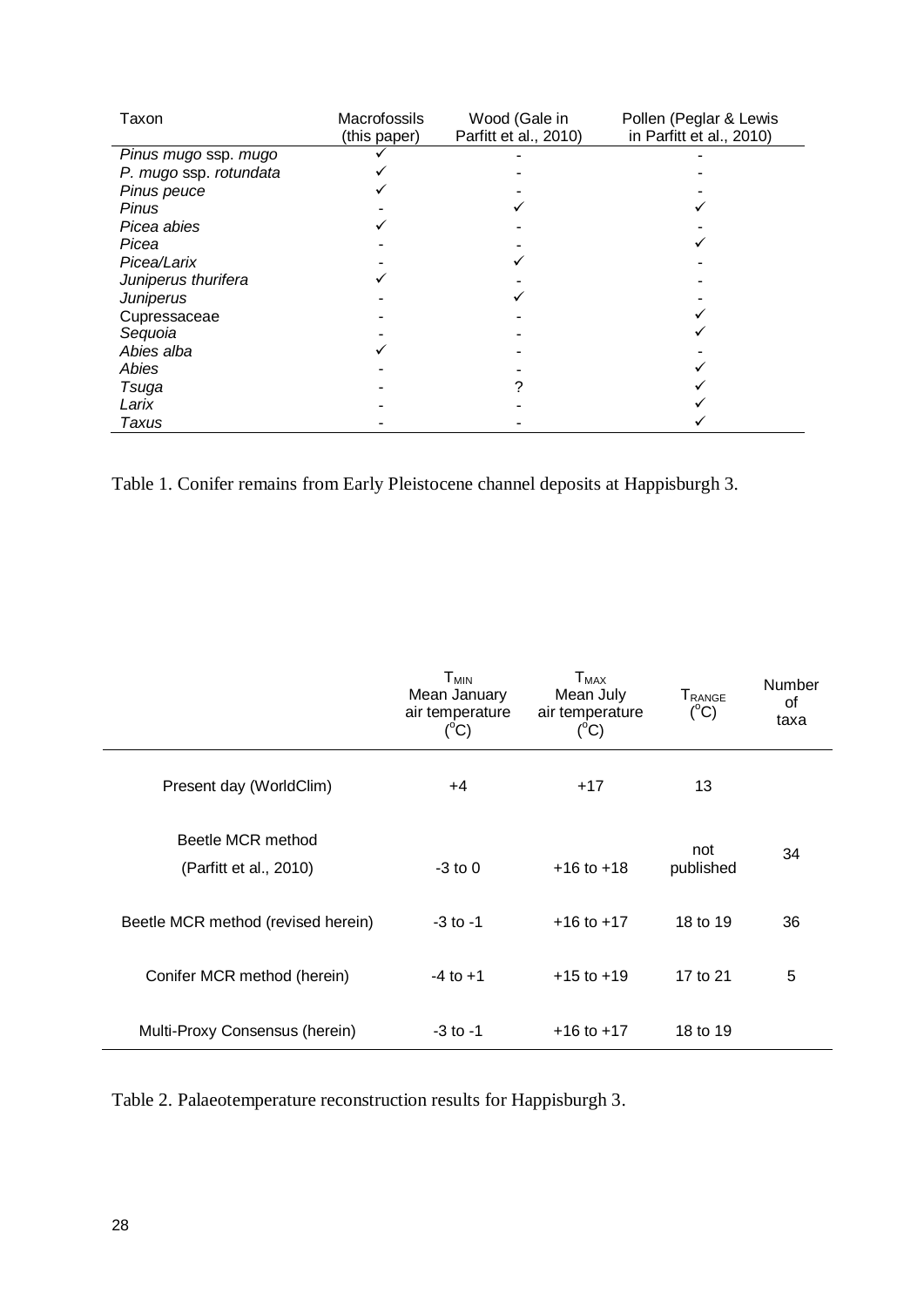

Figure 1. Conifer macrofossils from Happisburgh 3. Cones of: a) *Pinus mugo* ssp. *mugo* [NHMUK V 68778]; b) *P. mugo* ssp. *rotundata* [NHMUK V 68783]; c) *Pinus peuce* (*Pinus* subgenus *Strobus* section *Quinquefolia*) [NHMUK V 68787] ; d) *Picea abies* [NHMUK V 68784]; e) needle of *Abies alba* [NHMUK V 68797]; f) branchlets and pollen cones of *Juniperus thurifera* [NHMUK V 68788b]. (Scale bars = 10 mm).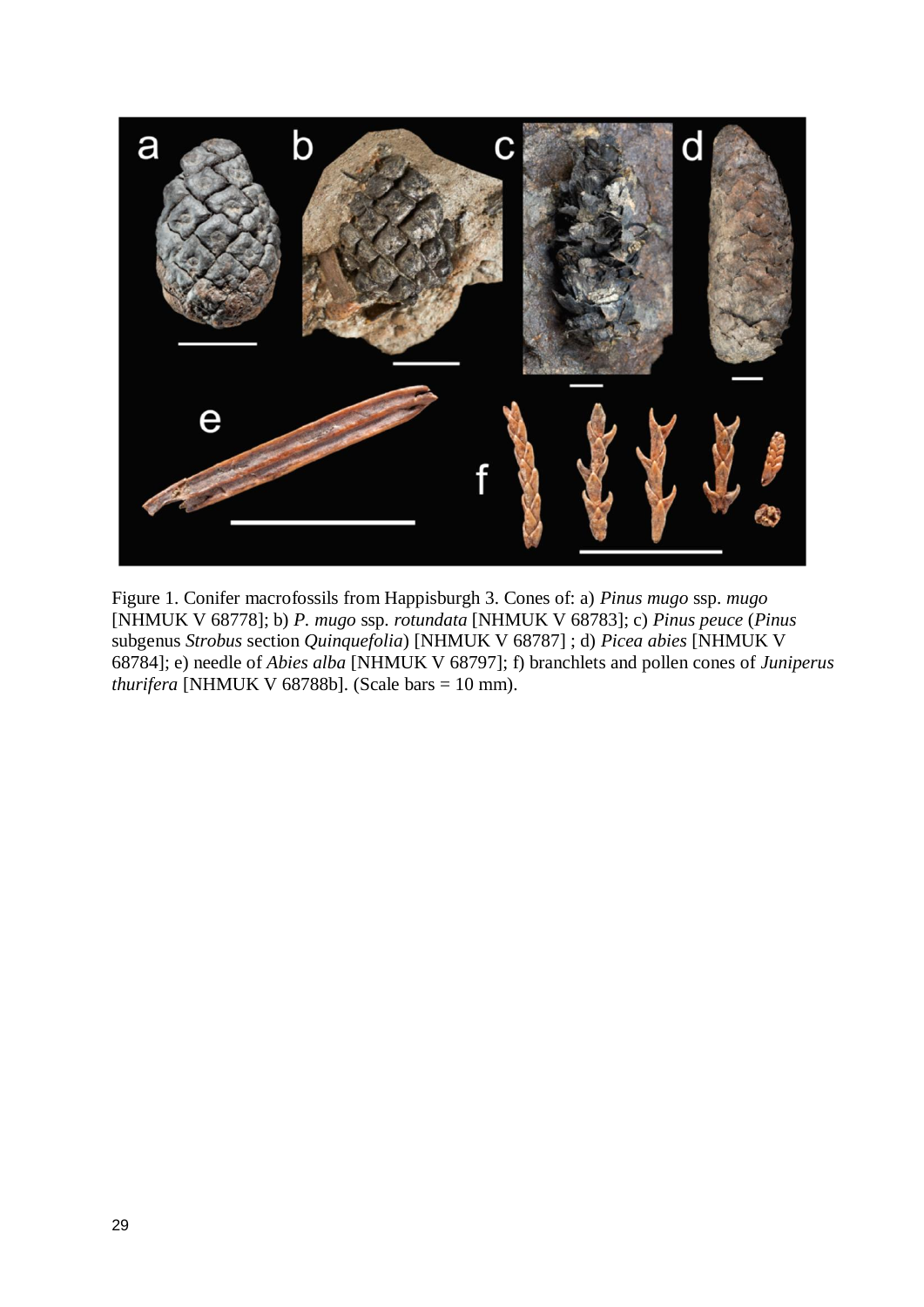

Figure 2. Modern distributions of *Pinus mugo* ssp. *mugo*, *P. mugo* ssp. *rotundata* and *Juniperus thurifera* based on specimens in the Conifer Database used for *An Atlas of the World's Conifers* (Farjon and Filer, 2013). The British Early Pleistocene coastline is shown, Britain being a peninsula of the European mainland at the time.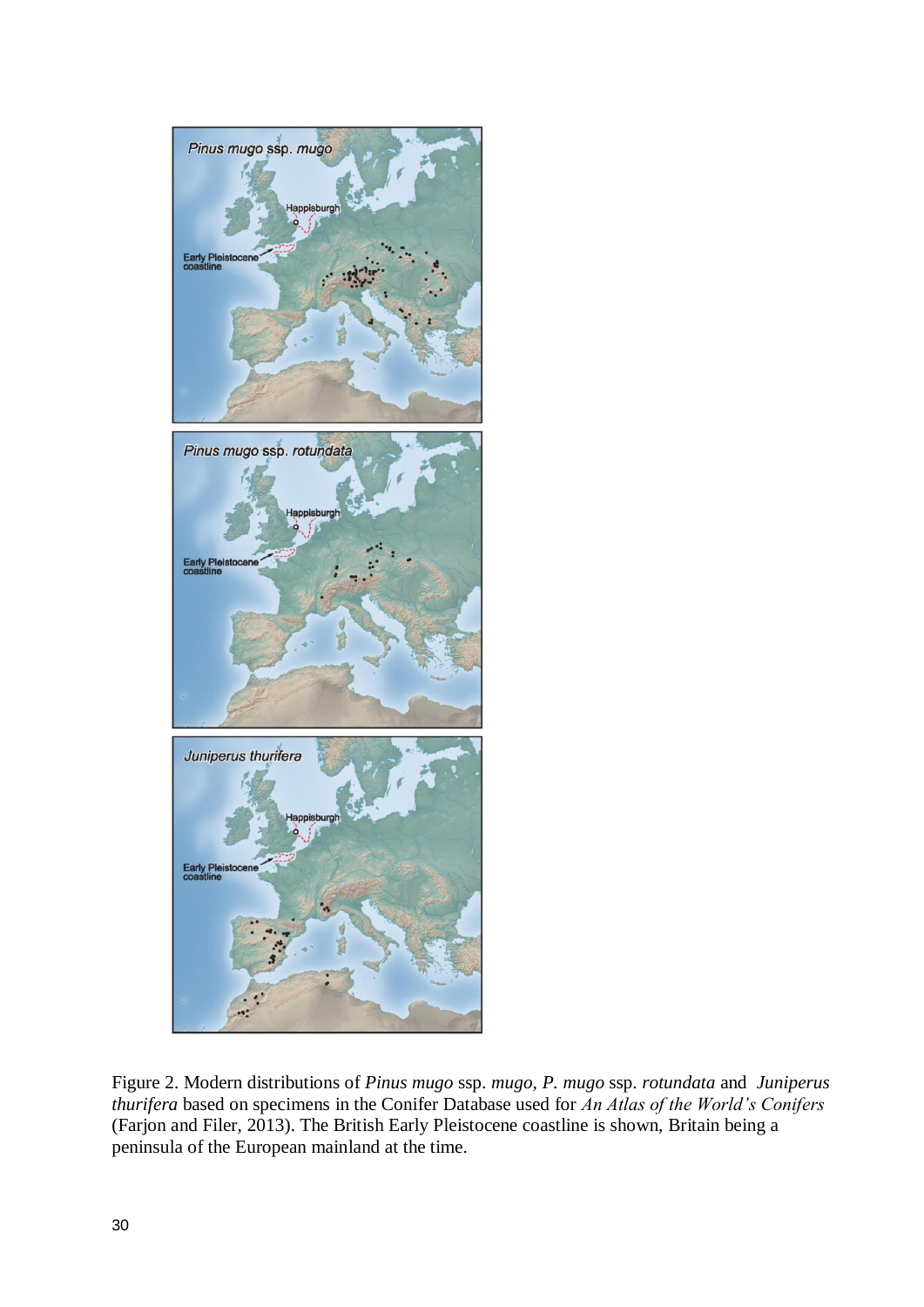

Figure 3. Plot of "climate space" temperature envelopes for five conifer taxa from Happisburgh 3 and the resulting mutual climatic range envelope, compared with the beetle MCR method result and present-day values.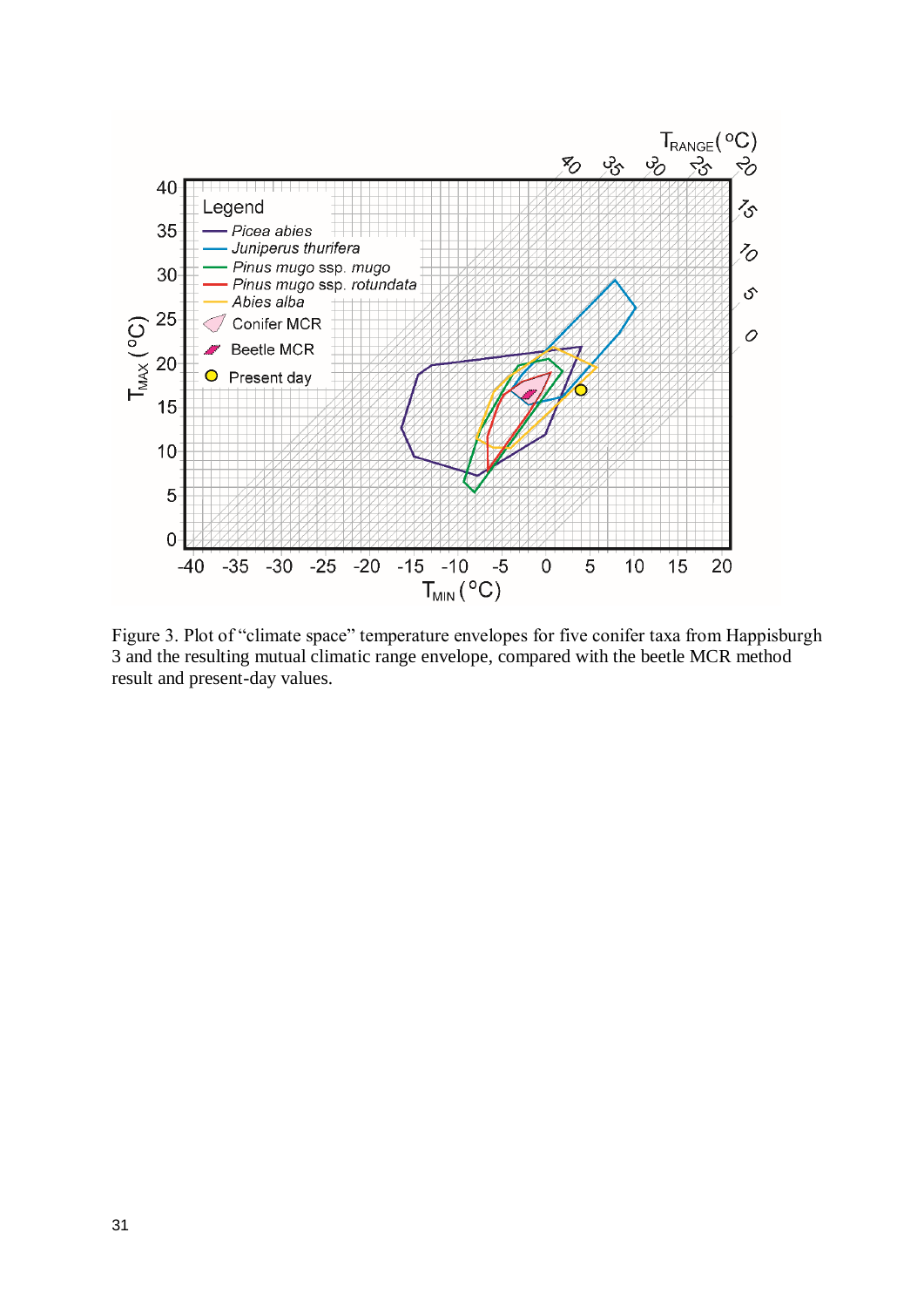| Text specimen no. | <b>NHM</b> number    |           | Locality                        | <b>Bed</b>            | Type of remains | <b>Taxon</b>                   |
|-------------------|----------------------|-----------|---------------------------------|-----------------------|-----------------|--------------------------------|
|                   |                      | Trench    | Foreshore exposure (Long./Lat.) |                       |                 |                                |
|                   | <b>NHMUK V 68770</b> | E         |                                 | E                     | Cone            | P. mugo ssp. mugo              |
| $\overline{2}$    | <b>NHMUK V 68771</b> | E         |                                 | E                     | Cone            | P. mugo ssp. mugo              |
| 3                 | <b>NHMUK V 68772</b> | E         |                                 | E                     | Cone            | P. mugo ssp. mugo              |
| $\overline{4}$    | <b>NHMUK V 68773</b> | D         |                                 | E                     | Cone            | P. mugo ssp. mugo              |
| 5                 | <b>NHMUK V 68774</b> | D         |                                 | E                     | Cone            | P. mugo ssp. mugo              |
| 6                 | <b>NHMUK V 68775</b> | D         |                                 | E                     | Cone            | P. mugo ssp. mugo              |
| 7                 | <b>NHMUK V 68776</b> | D         |                                 | E                     | Cone            | P. mugo ssp. mugo              |
| 8                 | <b>NHMUK V 68777</b> | E/D baulk |                                 | E                     | Cone            | P. mugo ssp. mugo              |
| 9                 | <b>NHMUK V 68778</b> | E         |                                 | E                     | Cone            | P. mugo ssp. mugo              |
| 10                | <b>NHMUK V 68596</b> | E         |                                 | Е                     | Cone            | P. mugo ssp. mugo              |
| 11                | <b>NHMUK V 68779</b> | E         |                                 | E                     | Cone            | P. mugo ssp. mugo              |
| 12                | <b>NHMUK V 68780</b> |           | 52.825198, 1.5350671            | F ('j' of West, 1980) | Cone            | P. mugo ssp. mugo              |
| 13                | NHMUK V 68781 (1)    |           | 52.826235, 1.5334672            |                       | Cone            | P. mugo ssp. rotundata         |
| 14                | NHMUK V 68781 (2)    |           | 52.826235, 1.5334672            |                       | Cone            | P. mugo ssp. rotundata         |
| 15                | <b>NHMUK V 68782</b> |           | 52.826461, 1.5331332            |                       | Cone            | P. mugo ssp. rotundata         |
| 16                | <b>NHMUK V 68783</b> |           | 52.826461, 1.5331332            |                       | Cone            | P. mugo ssp. rotundata         |
| 17                | <b>NHMUK V 68784</b> |           | 52.826461, 1.5331332            |                       | Cone            | Picea abies                    |
| 18                | <b>NHMUK V 68785</b> |           | 52.828128, 1.5300769            |                       | Cone            | cf. Picea abies                |
| 19                | <b>NHMUK V 68786</b> |           | 52.828126, 1.5300750            |                       | Cone            | cf. Picea abies                |
| 20                | <b>NHMUK V 68787</b> |           | 52.824660, 1.5362352            |                       | Cone            | Pinus subgenus Strobus section |

SD Table 1. Contextual information and taxonomic identifications of cones recovered from archaeological trenches and foreshore exposures at Happisburgh 3.

| <b>Sample</b>  | <b>NHM</b> number         | Trench | Depth                          | <b>Bed</b> | Type of remains          | <b>Taxon</b>                   |
|----------------|---------------------------|--------|--------------------------------|------------|--------------------------|--------------------------------|
| 345            | <b>NHMUK V 68796</b>      |        | 0 to 10 cm                     | F          | Branchlet                | Juniperus thurifera            |
| 346            |                           |        | $0$ to $-10$ cm                | F          |                          | No recognizable plant material |
| 347            |                           |        | $-10$ to $-20$ cm              | F          |                          | No recognizable plant material |
| 348            |                           |        | $-20$ to $-30$ cm              | F          |                          | No recognizable plant material |
| 350            | <b>NHMUK V 68797</b>      |        | $-40$ to $-50$ cm              | F          | Needle                   | Abies                          |
| 1B             | NHMUK V 68788a & V 68788b | J/K    | 20 to 30 cm                    | F          | Branchlets ( $n = -55$ ) | Juniperus thurifera            |
| 2B             | <b>NHMUK V68789</b>       | J/K    | $10 \text{ to } 20 \text{ cm}$ | F          | Branchlets ( $n = -5$ )  | Juniperus thurifera            |
| 3A             | NHMUK V 68790a & V 68790b | J/K    | 0 to 10 cm                     | F          | Branchlets ( $n = -50$ ) | Juniperus thurifera            |
| 4B             | <b>NHMUK V 68791</b>      | J/K    | $0$ to $-10$ cm                | F          | Branchlets $(n = 3)$     | Juniperus thurifera            |
| 5A             | NHMUK V 68792a & V 68792b | J/K    | $-10$ to $-20$ cm              | F          | Branchlets ( $n = -35$ ) | Juniperus thurifera            |
| 6A             | <b>NHMUK V 68793</b>      | J/K    | $-20$ to $-30$ cm              | F          | Branchlets $(n = 10)$    | Juniperus thurifera            |
| 6 <sub>B</sub> | NHMUK V 68794a & V 68794b | J/K    | $-20$ to $-30$ cm              | F          | Branchlets ( $n = -30$ ) | Juniperus thurifera            |
| 7В             |                           | J/K    | $-30$ to $-40$ cm              | F          | Not found                | Juniperus thurifera            |
| 8C             |                           | J/K    | $-40$ to $-50$ cm              | F          |                          | No recognizable plant material |
| 9B             | <b>NHMUK V 68795</b>      | J/K    | $-50$ to $-60$ cm              | F          | Branchlets $(n = 2)$     | Juniperus thurifera            |

SD Table 2. *Abies alba* and *Juniperus thurifera* remains recovered from sieved samples.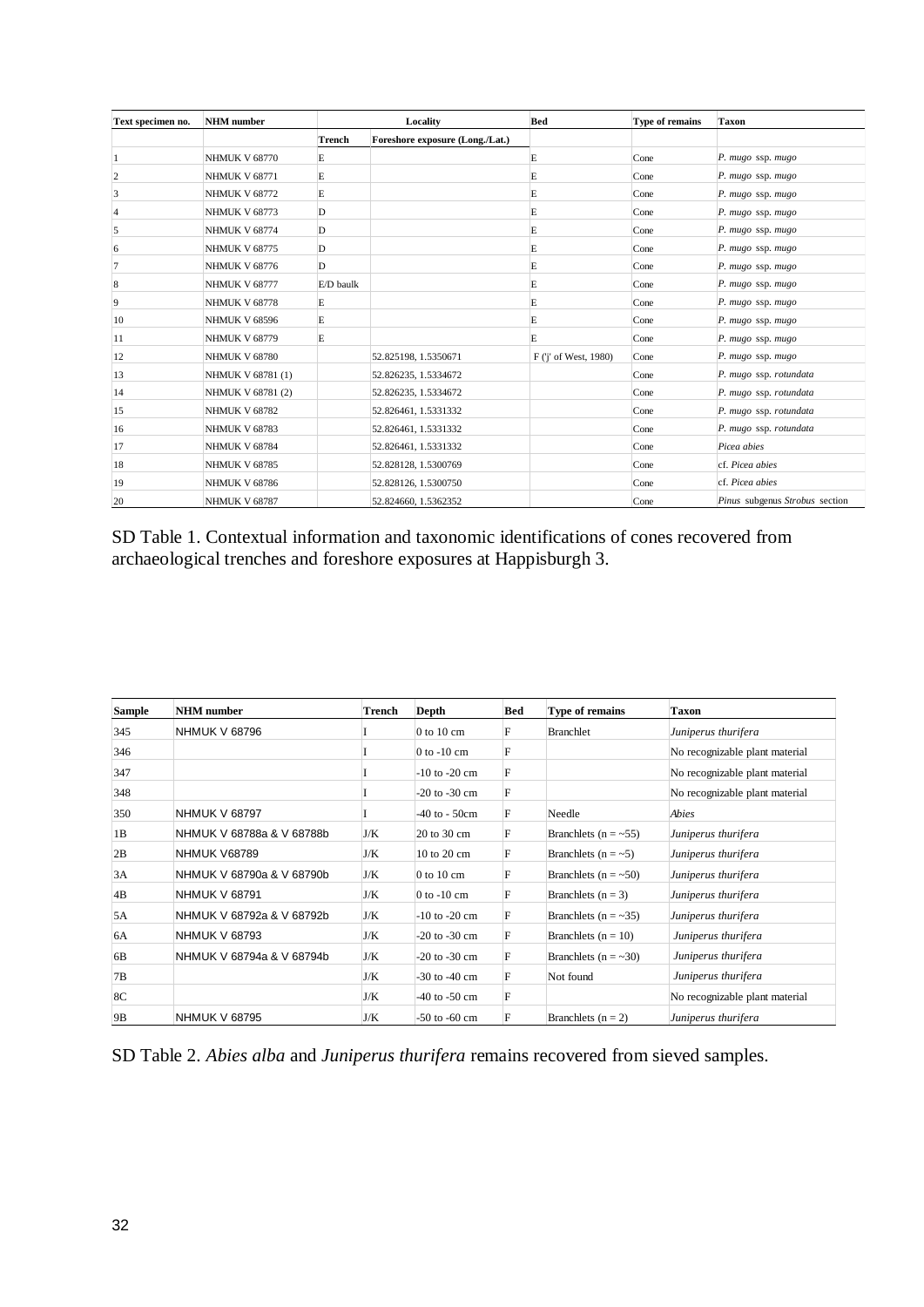|                           | Table AA. Beetle species and MCR species list                       |                           |                                                                                                         |                                                            |                                        |                                              |
|---------------------------|---------------------------------------------------------------------|---------------------------|---------------------------------------------------------------------------------------------------------|------------------------------------------------------------|----------------------------------------|----------------------------------------------|
|                           |                                                                     |                           | Parfitt et al. 2010                                                                                     |                                                            |                                        |                                              |
| <b>BugsCEP</b> code Taxon |                                                                     | MCR                       | Effect on MCR (removal/addition) <sup>1</sup>                                                           | MCR space boundary species                                 | <b>Environment of boundary species</b> | <b>Envelope quality</b>                      |
| Caribidae                 |                                                                     |                           |                                                                                                         |                                                            |                                        |                                              |
| 1.011001                  | Blethisa multipunctata (L.)                                         | $\mathbf x$               |                                                                                                         |                                                            |                                        |                                              |
| 1.012002                  | Elaphrus cupreus Duft.                                              | $\mathsf x$               |                                                                                                         |                                                            |                                        |                                              |
| 1.016015                  | Dyschirius aeneus (Dej.)                                            | $\boldsymbol{\mathsf{x}}$ |                                                                                                         | Defines TMax lower limit                                   | Damp, bare sediments, near water       |                                              |
| 1.021001                  | Epaphius secalis (Payk.)<br>syn. Trechus secalis (Payk.)            | $\boldsymbol{\mathsf{x}}$ |                                                                                                         |                                                            |                                        |                                              |
| 1.021002                  | Epaphius rivularis (Gyll.)<br>syn. Trechus rivularis (Gyll.)        | $\boldsymbol{\mathsf{x}}$ |                                                                                                         |                                                            |                                        |                                              |
| 1.029003                  | Bembidion cf. velox <sup>2</sup>                                    | $\mathbf x$               | Exclusion causes no change                                                                              |                                                            |                                        |                                              |
| 1.029018                  | <b>Bembidion obliquum Sturm</b>                                     |                           | Addition reinforces                                                                                     |                                                            |                                        |                                              |
| 1.029079                  | Bembidion fumigatum (Duft.)                                         | $\mathsf x$               |                                                                                                         |                                                            |                                        |                                              |
| 1.02908                   | Bembidion assimile Gyll.                                            | $\mathsf{x}$              |                                                                                                         | Defines TMax lower limit                                   | Wetlands/marshes                       | Medium. Poor TMax & TRange lower             |
| 1.029081                  | Bembidion clarkii (Dawson)                                          | $\mathbf{x}$              | Removal leads to new values:<br>TMax: 16°C to 17°C<br>TMin: -5°C to -1°C<br>TRange: 18°C to 21°C        | Defines TRange upper limit                                 | By wooded ponds                        | Good.                                        |
| 1.029086                  | Bembidion minimum (F.)                                              | $\mathbf x$               |                                                                                                         |                                                            |                                        |                                              |
| 1.029092                  | Bembidion doris (Panz.)                                             | $\mathsf x$               |                                                                                                         |                                                            |                                        |                                              |
| 1.029102                  | <b>Bembidion guttula (F.)</b>                                       |                           | Addition reinforces                                                                                     |                                                            |                                        |                                              |
| 1.032003                  | Patrobus atrorufus (Ström.)                                         | $\mathsf x$               |                                                                                                         |                                                            |                                        |                                              |
| 1.051011                  | Pterostichus strenuus (Panz.)                                       | $\boldsymbol{\mathsf{x}}$ |                                                                                                         |                                                            |                                        |                                              |
| 1.051012                  | Pterostichus diligens (Sturm)                                       | $\mathsf x$               |                                                                                                         |                                                            |                                        |                                              |
| 1.051019                  | Pterostichus nigrita (Payk.)                                        | $\mathsf{x}$              |                                                                                                         |                                                            |                                        |                                              |
| 1.051022                  | Pterostichus minor (Gyll.)                                          | $\mathsf{x}$              |                                                                                                         |                                                            |                                        |                                              |
| 1.062026                  | Agonum gracile Sturm                                                | $\mathbf{x}$              |                                                                                                         |                                                            |                                        |                                              |
| 1.062028                  | Agonum fuliginosum (Panz.)                                          | $\boldsymbol{\mathsf{x}}$ |                                                                                                         |                                                            |                                        |                                              |
| 1.062029                  | Agonum thoreyi Dej.                                                 | $\mathsf{x}$              |                                                                                                         |                                                            |                                        |                                              |
| 1.072001                  | Odacantha melanura (L.)                                             | $\mathsf{x}$              |                                                                                                         | Defines TMax and TRange lower limits                       | Wetlands/marshes, near ponds           | Poor. TMax lower and upper, and TRange lower |
| Dytiscidae                |                                                                     |                           |                                                                                                         |                                                            |                                        |                                              |
| 4.016004                  | Nebrioporus assimilis (Payk.)<br>syn Potamonectes assimilis (Payk.) | х                         |                                                                                                         |                                                            |                                        |                                              |
| 4.023009                  | Agabus bipustulatus (L.)                                            | $\mathsf x$               |                                                                                                         |                                                            |                                        |                                              |
| 4.027001                  | Colymbetes fuscus (L.)                                              | $\mathbf x$               |                                                                                                         |                                                            |                                        |                                              |
| Hydraenidae               |                                                                     |                           |                                                                                                         |                                                            |                                        |                                              |
| 7.001003                  | Hydraena riparia Kug.                                               | х                         |                                                                                                         |                                                            |                                        |                                              |
| 7.001019                  | Hydraena gracilis Germ.                                             | $\boldsymbol{\mathsf{x}}$ |                                                                                                         |                                                            |                                        |                                              |
| 7.002006                  | Ochthebius bicolon Germ.                                            | $\mathsf{x}$              |                                                                                                         |                                                            |                                        |                                              |
| 7.002008                  | Ochthebius minimus (F.)                                             | $\boldsymbol{\mathsf{x}}$ |                                                                                                         |                                                            |                                        |                                              |
| Hydrophilidae             |                                                                     |                           |                                                                                                         |                                                            |                                        |                                              |
| 9.001001                  | Coelostoma orbiculare (F.)                                          | $\mathsf x$               |                                                                                                         |                                                            |                                        |                                              |
| 9.008001                  | Hydrobius fuscipes agg.                                             | $\boldsymbol{\mathsf{x}}$ |                                                                                                         |                                                            |                                        |                                              |
| 9.015001                  | Chaetarthria seminulum (Hbst.)                                      | $\mathsf{x}$              |                                                                                                         |                                                            |                                        |                                              |
| Staphylinidae             |                                                                     |                           |                                                                                                         |                                                            |                                        |                                              |
| 23.027001                 | Arpedium quadrum (Grav.) <sup>2</sup>                               | $\mathsf x$               | Removal leads to new values:<br>TMax: 16°C to 18°C<br>TMin: -3°C to 0°C<br>TRange: 18°C to 19°C         | Defines TMax upper. Poorly defined<br>envelope (quadratic) | Wetlands/marshes/Heathlands            | Very poor (Quadratic)                        |
| 23.030001                 | Acidota crenata (F.)                                                |                           | Addition reinforces                                                                                     |                                                            |                                        |                                              |
| 23.0481003                | Anotylus rugosus (F.)<br>syn Oxytelus rugosus (F.)                  | $\mathsf{x}$              |                                                                                                         |                                                            |                                        |                                              |
| 23.049008                 | Platystethus nitens (Sahl.)                                         | $\mathsf x$               |                                                                                                         |                                                            |                                        |                                              |
| 23.055011                 | Stenus juno (Payk.)                                                 | $\mathbf x$               |                                                                                                         |                                                            |                                        |                                              |
| Num MCR taxa:             | 36                                                                  | 34                        |                                                                                                         |                                                            |                                        |                                              |
|                           |                                                                     |                           |                                                                                                         |                                                            |                                        |                                              |
|                           |                                                                     |                           | Effect on MCR values of additional species, removal of species and jackknifing (leave one out) analysis |                                                            |                                        |                                              |
|                           | $2$ Extinct in British Isles                                        |                           |                                                                                                         |                                                            |                                        |                                              |
|                           | $3$ Not used in this reconstrution as uncertain identification      |                           |                                                                                                         |                                                            |                                        |                                              |
|                           | Thermal envelopes new to this paper in bold                         |                           |                                                                                                         |                                                            |                                        |                                              |

SD Table 3. Beetle species used in the MCR reconstruction for this paper, compared with Parfitt et al. 2010, and with notes on key species. See Parfitt et al. 2010 for the full species list and numbers of individuals.